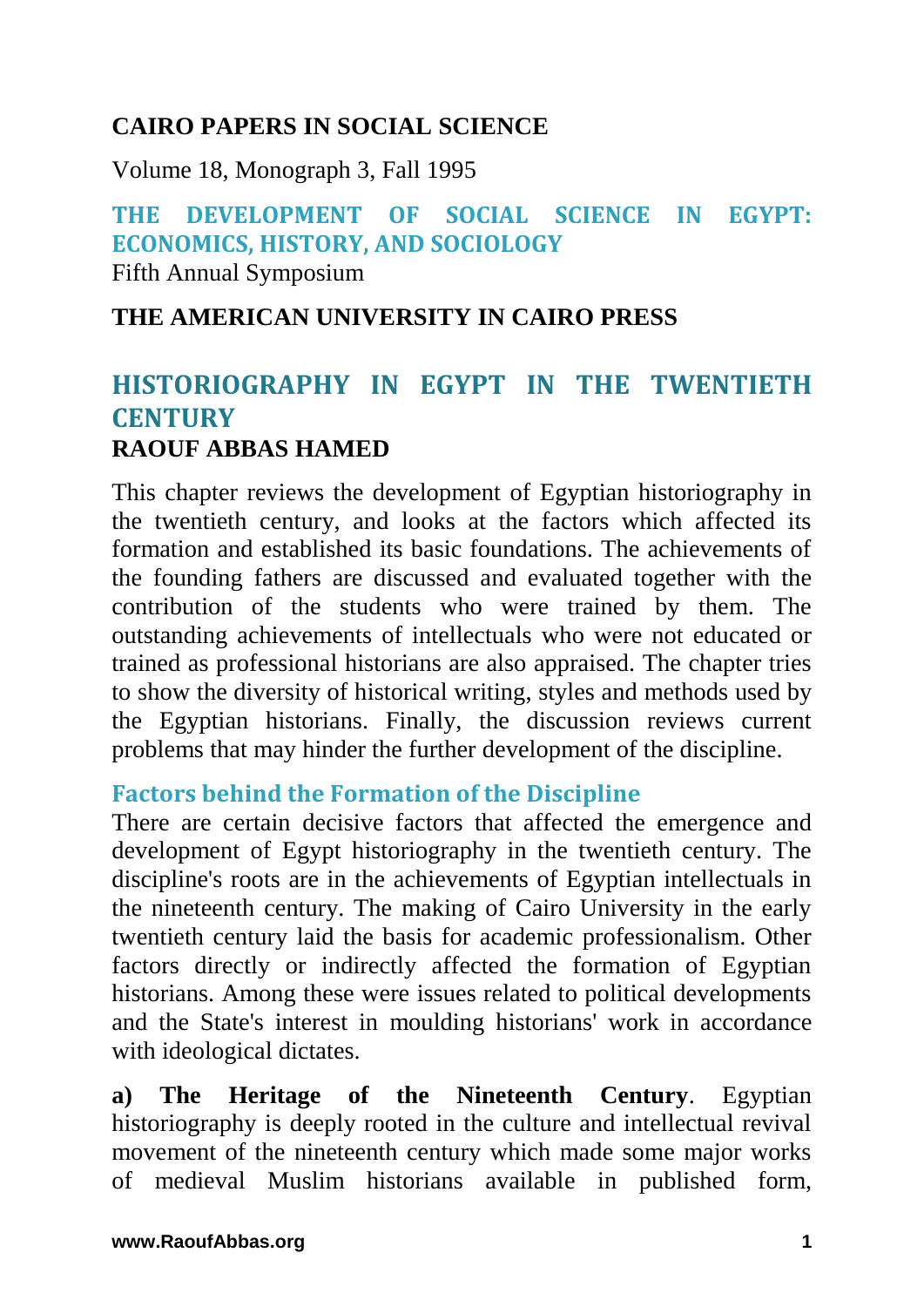translations of European books, mainly from the French, and a number of periodicals issued by scientific societies and educational institutions. These developments contributed to the growth of historical writings which were influenced by the political developments and the rise of a nationalist movement in response to foreign intervention and British occupation. The historical writings of Egyptian intellectuals in the nineteenth century included works on the history of the world, histories of adjacent countries, the general history of Egypt, Egypt under Muhammad Ali's dynasty, biographies, autobiographies, and personal memories.<sup>1</sup>

Both in method and in style, the writings of the Egyptian historians of the nineteenth century differed greatly from those of their predecessors in the medieval Islamic period. Influenced by European historians, they abandoned the annalistic method. They tried to criticize, analyse, compare, and arrive at analytical judgments. Their sources varied widely, ranging from government documents to archaeological artefacts. They blended the material taken from the primary sources written by Muslim medieval historians with materials from the works of European historians and orientalists. They realized the necessity of rewriting the history of Egypt in light of the latest findings of historical and archaeological research.

The Egyptian historians of the nineteenth century wrote on all branches of history. Besides political histories of Egypt and the world, they produced works on fiscal regulations of the land, various systems of education, problems of Egyptian society and the nationalist movement. They also tackled such subjects as Muslim political institutions, slavery in Islam and the history of Islamic civilizations. Some of them published in historical journals in Egypt and Europe and gained international recognition.

Although historical writing in the nineteenth century were not produced by professional historians, they generated interest in history, bridged the gap between medieval Muslim historians and modern

<sup>&</sup>lt;sup>1</sup>For details see: Gamal el-Din al-Shayyal, "Historiography in Egypt in the Nineteenth Century" in Lewis & Holt (eds.), Historians of the Middle East (Oxford: Oxford University Press, 1964) PP. 403-21.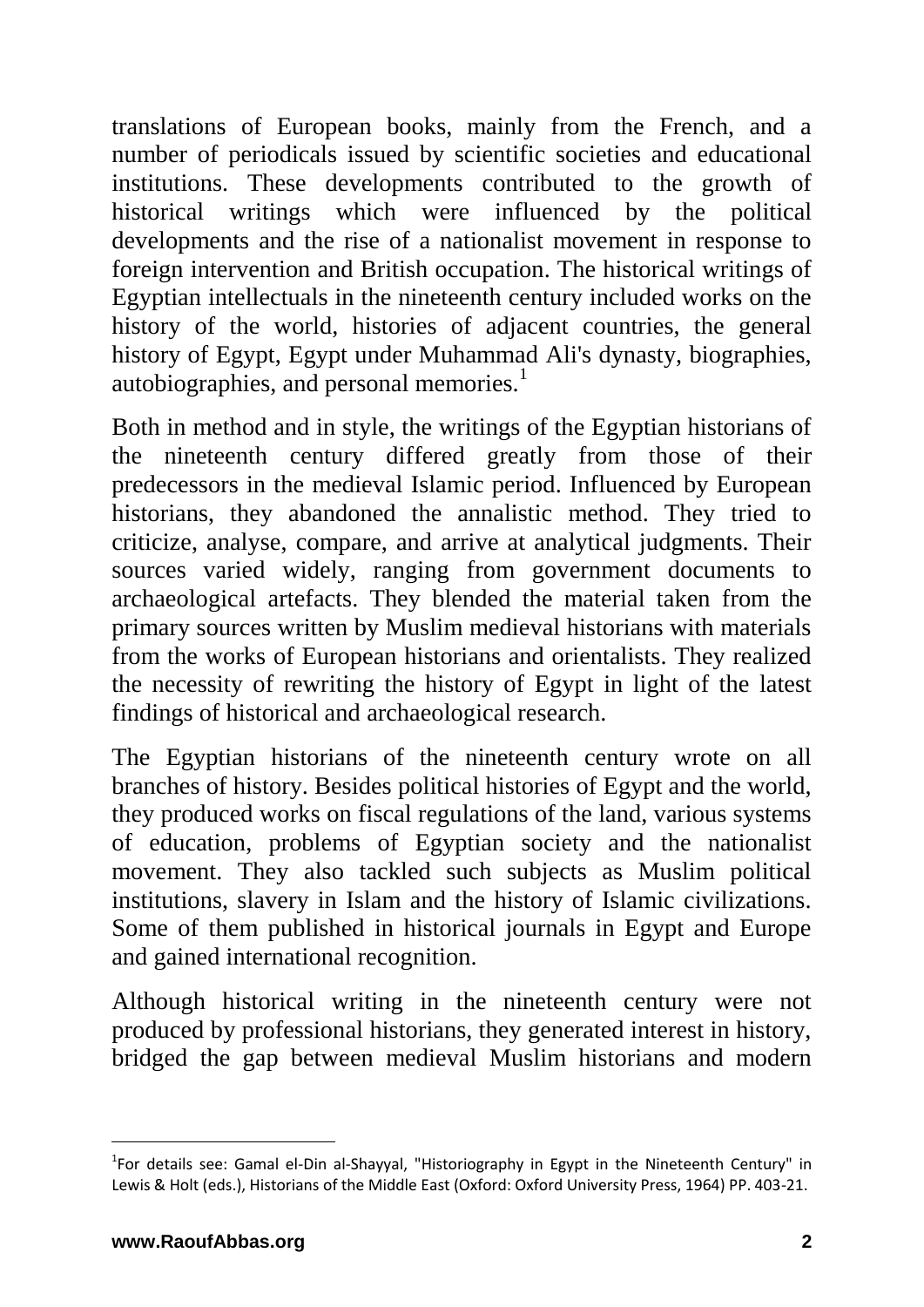European methods and laid the foundations of modern historiography in Egypt.

**b) The Making of Cairo University**. As early as the last decade of the nineteenth century, the Egyptian socio-political elite realized that founding a university was necessary for Egypt's cultural development. They overcame all kinds of political difficulties created by the British occupation authorities. The Egyptian University was established in December 1908 as a private institution. Having limited facilities and financial resources, the university concentrated in technical liberal arts. Instruction was done by part-time Egyptian teachers and several full-time Italian, French and British faculty. The Ministry of Education's reluctance to accredit degrees offered by the university affected enrolment. The outbreak of World War I caused a serious financial crisis which made the university unable to survive without government support.

By 1917, the British had reconsidered their policies and come out in favor of a state university, hoping they could shape it to serve their own interests. The Ministry of Education appointed a commission in 1917 to plan a state university. The final report in favour come out in 1921, but the founding decree of the state university was issued until 1925 due to political difficulties. The private university was incorporated into the new institution as the Faculty of Arts.

The History Department was one of five major departments comprising the Faculty of Arts. Others were the departments of Arabic and Oriental Languages, European Languages, Geography, and Philosophy. French and British faculty were hired to teach history. French, English and Arabic were the languages of instruction up to the end of the 1930s. At the time, Egyptians who had been sent to Europe to specialize in history took over. This marked the start of the Egyptianization of the faculty and Arabization of the curriculum.

The achievements of the first Egyptian faculty of the History Department provided the hard core of Egyptian historiography in the twentieth century. These faculty members had earned degrees in history from English universities, and been trained in modern methodology. However, their basic education had been acquired in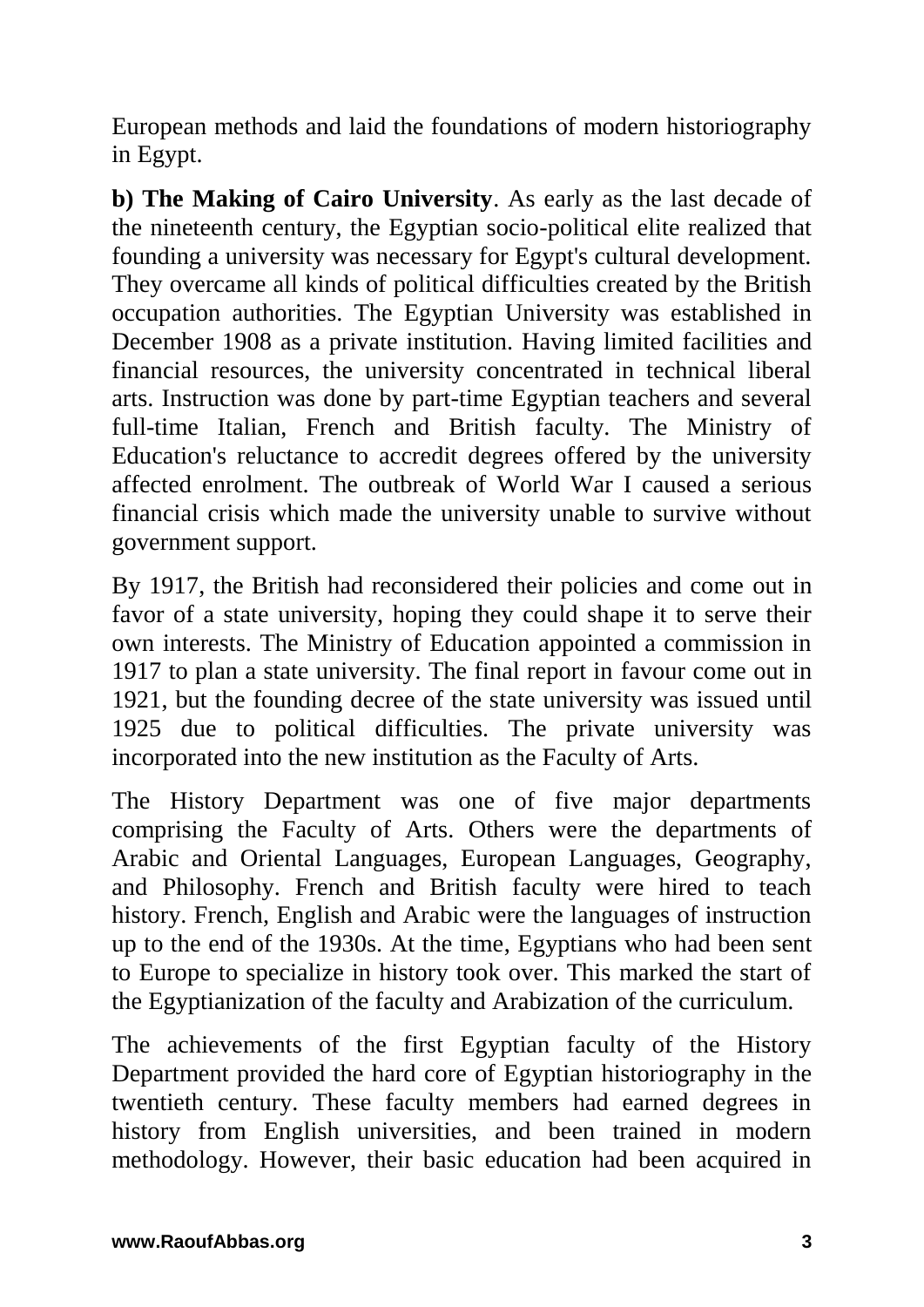Egypt. All graduated from the Higher School of Teachers (Madrasat al-Mu'allimin al-'Ulya) and were familiar with the works of nineteenth century Egyptian and European historians. They had been first sent to the University of Liverpool to obtain B.A.'s in history and were later sent to Liverpool or London universities for graduate studies. After receiving M.A. and Ph.D. degrees, they joined the faculty of Cairo University.

The curriculum of the private university (1908-1925) included three history courses: History of Ancient Civilization of Egypt and the Near East, History of Islam and Muslim Civilization, and Arab Historiography. It reflected an Arab-Muslim orientation. Two students were sent by the private university to study history in France. Sayyid Kamil, a member of the first mission of 1909, earned his Decorate from the Sorbonne (1913). Taha Husayn was sent in 1915 for a Decorate in history. While nothing in known about Kamil's subsequent career except his thesis, which was published in French as *La Conférence de Constantinople et la Question Egyptienne en 1882*, Taha Husayn became a tenured member of the faculty.<sup>2</sup>

After the foundation of the State University in 1925, Abdel-Hamid al- 'Abbadi, was the first Egyptian faculty member in the History Department. He occupied the chair of Islamic history in Cairo University until 1942 when he became the first dean of the Faculty of Arts at Alexandria University. By the end of the 1920s four other Egyptians, who had been trained in Liverpool and London universities, joined the faculty of History Department. They shared with al-'Abbadi the burden of promoting the Egyptianization and Arabization of both faculty and curriculum.

Until the 1930s, most courses were on the history of Europe. This reflected the interest of the European faculty. Expect for a course on the history of Islam, courses in Egypt and the Near East focused on East/West relations. National history was neglected until Muhammad Shafik Ghorbal was appointed associate professor in 1929. But the history of Europe continued to occupy one third of the department's

<sup>&</sup>lt;sup>2</sup>For details on Cairo University see: Donald Reid, Cairo University and the Making of Modern Egypt (Cambridge University Press, 1990); Raouf Abbas Hamed, Jami'at al-Qahira, Madiha wa Hadiruha (Cairo University, Past and Present) (Cairo: Cairo University Press, 1987).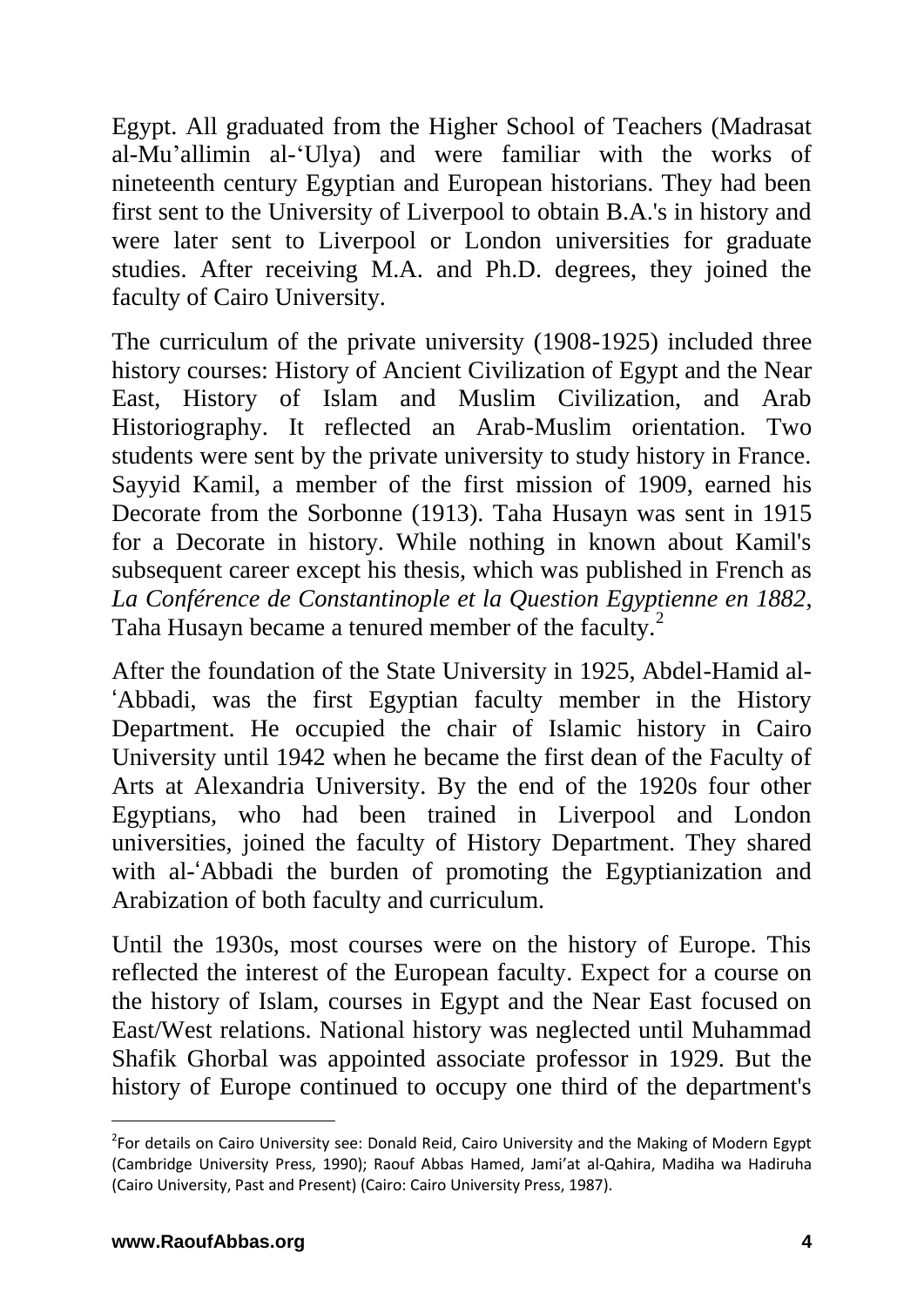offerings. The rest was divided between history of Islam and history of Egypt. No courses on other areas were offered. It was also the task of founding fathers to compile text books in Arabic or to translate suitable ones from English.

**c) The Impact of Political Developments**. The first decade of the twentieth century in Egypt witnessed the rise of the nationalist movement, the formation of political parties, and the rise of new intellectual trends. In 1914 Egypt became a British Protectorate. All economic resources were mobilized to meet the demands of the British war effort, causing a serious social and economic crisis. By the end of World War I, the Egyptian socio-political elite tried to seize the opportunity to gain national independence. Britain's negative response led to the 1919 revolution which enhanced nationalist aspirations. Egypt was declared a sovereign state in 1922, but the British safeguarded their interests and maintained political control over what was in fact the semi-independent Kingdom of Egypt.<sup>3</sup>

The abolition of the Caliphate in Turkey in 1924 raised the issue of restoration of the prestigious religious office. King Ahmed Fuad of Egypt could not resist the temptation and wanted to be a Caliph. Other Muslim sovereigns shared the same desire. A furious debate on the issue occupied the political arena, paving the way for the rise of Muslim oriented political movements. The writings of Egyptian intellectuals in the inter-war period mirrored this crisis of orientation and the dichotomy between advocates of Egyptian nationalism and supporters of Pan-Islamism.

A host of major political developments affected Egypt in the next decades. The 1936 Anglo-Egyptian Treaty proved that Egypt still needed to settle the question of independence; economic problems in the 1940s enhanced mass movements and stimulated political ideas for social reforms, World War II was a major event in the country's life; and the traumatic 1948 Palestine War and Israel's emergence on the Middle East scene set the stage for a national turning point. The

<sup>&</sup>lt;sup>3</sup>On political development of Egypt since World War I, see: Afaf L. S. Marsot, Egypt's Liberal Experiment: 1922-36 (Berkeley, 1977); Jean and Simone Lacouture, Egypt in Transition, trans. Francis Scarfe (London, 1958); Mahmud Y. Zayid, Egypt's Struggle for Independence (Beirut, 1965); P. J. Vatikiotis, Nasser and his Generation (new York, 1978).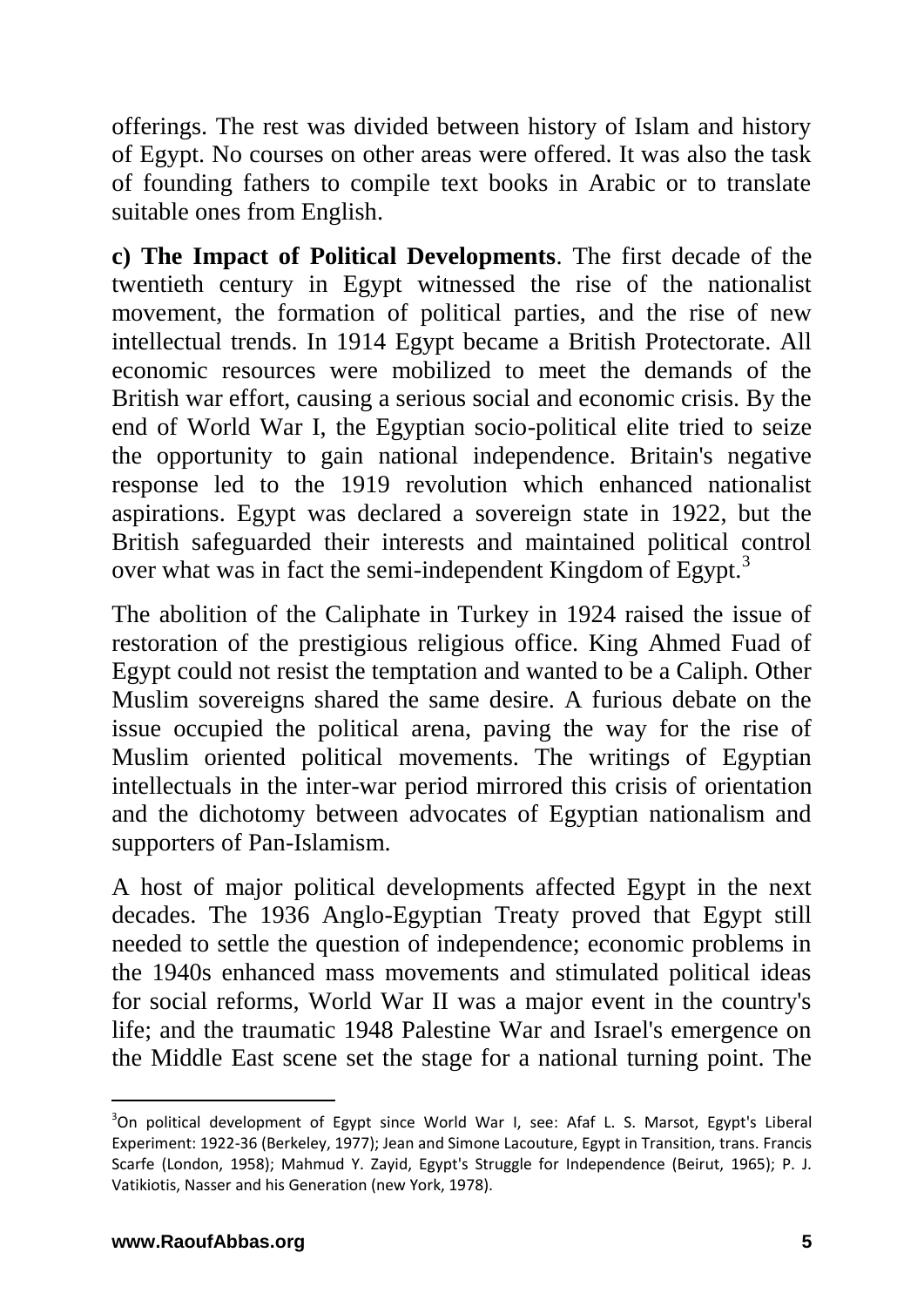state was ready for a major political change and the coup d'état of July 23, 1952 ushered it in.

Elimination of the ancient regime by the Free Officers, introduction of land reform, and subsequent developments made it essential to reappraise the history of the monarchy and the liberal constitutional regime.

The Suez War of 1956 was another turning point in Egypt's political orientation. The Nasserist regime's support of Arab nationalist identity and made Arab nationalism a major orientation of the state. This was enhanced by the revolution of Yemen and the government's commitment to the Palestinian question.

These political developments placed a heavy burden on the shoulders of Egyptian historians. Most work on modern and contemporary Egypt as well as works on ancient and medieval history were influenced by contemporary political context.

**d) The State's Interest in History**. Within the context of King Ahmed Fuad's quest for the Caliphate was initiated a plan to rewrite the history of the dynasty. The King believed that history could be used to create a bright image before the international community that might help win him the Caliphate. Three French historians: Doin, Charles Roux, and Hanoteau, the British historian Dodwell, the Italian Sammarco, and the American Crabites were recruited by the King to write books on the dynasty of Muhammad 'Ali. These were published in French, Italian and English. Other works compiled by Syrian writers were published in Arabic to address Arab audience.

Collections of the nineteenth century state records and documents were moved from Dar al-Mahfuzat al- 'Umumiyya (State Public Archives) to the new royal archives of 'Abdin. A team of experts was recruited to classify them and translate Turkish documents. Missions were sent to the European historical archives to copy documents related to Egypt. Deny, the French orientalist and Sammarco were in charge of classification. Regardless of King Fuad's political motives, the foundation of the Royal Historical Archives was a significant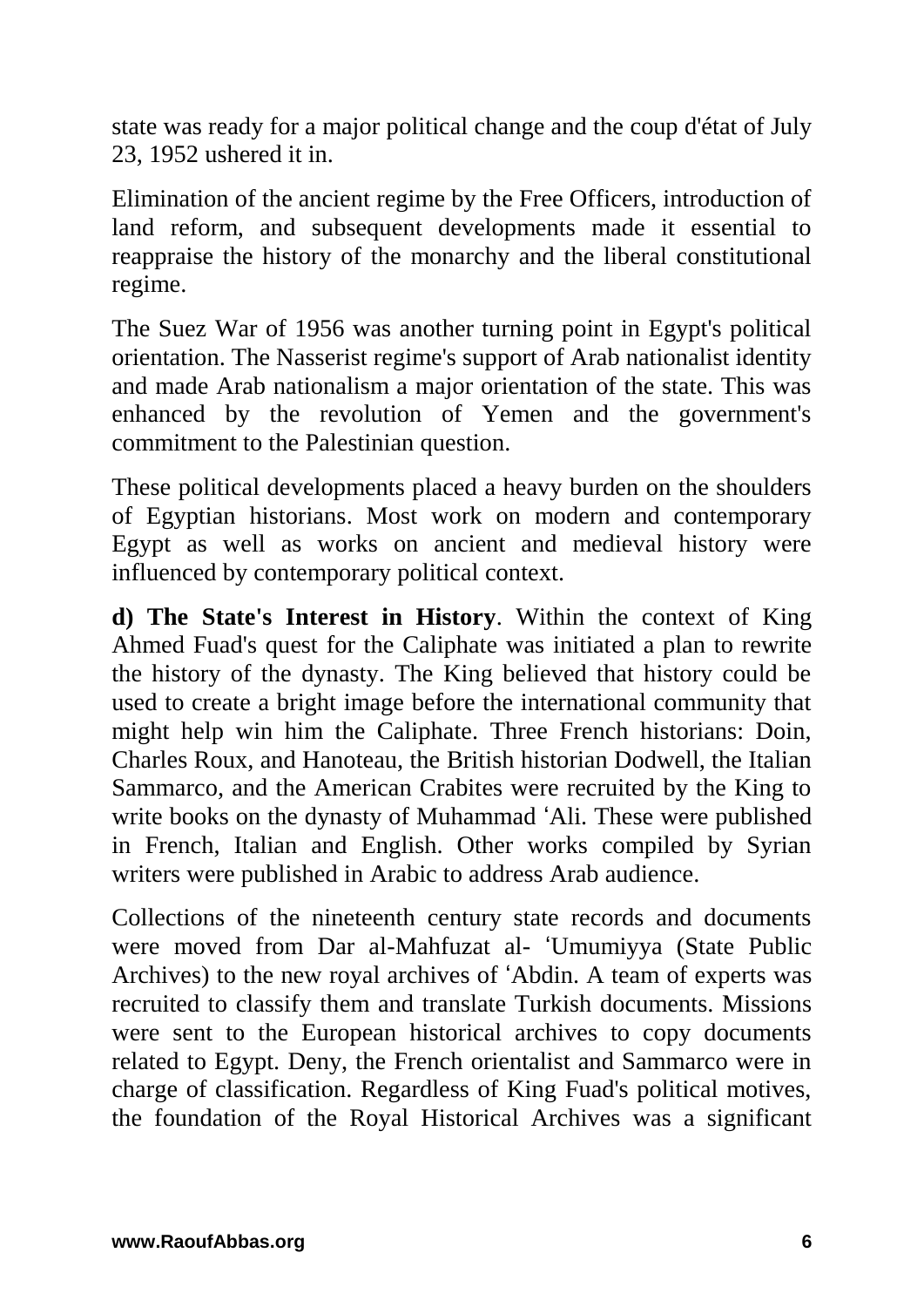achievement. It was supplemented by the foundation of the Royal Egyptian Historical Studies Society in 1945 by King Farouk.<sup>4</sup>

Under the Nasserist regime, new approaches to history were adopted. These demanded the monarchy and the achievements of Muhammad 'Ali's dynasty and glorified the nationalist movements, but looked down on al-Wafd and other liberal political parties. The adoption of Arab nationalism and the introduction of an Arab approach to socialism in 1961 suggested a new mission for historians. In the Charter introduced by Nasser to the nationalist Congress in May 22, 1962, this mission was specified. Nasser declared that the "time has come to re-write the history of Egypt properly and perfectly in order to purify it from claims of false heroism and focus on the people's role in history."<sup>5</sup>

The media highlighted this demand for new historical writings. New core courses were introduced to the universities by the Supreme Council of Universities, a body created to control rather than coordinate academic efforts. The new courses included: Arab Socialism, the July Revolution, Arab Society, the Palestinian Question, and Arab Nationalism. Textbooks on these courses were needed and some historians rallied to meet the demand.

Regardless of the weakness of these text books, the state's growing interest in history encouraged a new generation of historians to tackle social history and to apply historical materialism and social interpretation. Studies of the contemporary history of Egypt and other Arab countries were also encouraged.

#### **Making History a Craft**

The foundation of national university in 1925 marked the beginning of academic professionalism in the discipline of the history. The founding fathers of this movement had achieved much: the Arabization and Egyptianization of curricula, publication of text books, and translation of European works. They also initiated graduate studies in history. The efforts of the Egyptian faculty who

<sup>&</sup>lt;sup>4</sup>On the policies of Fouad, see: Sirdar Iqbal Ali Shah, Fuad King of Egypt (London, 1936).

<sup>5</sup> Robert Stephenes, Nasser: A Political Biography (London, 1971) PP. 344-55; Gamal Abdul–Nasser, Speeches and Interviews.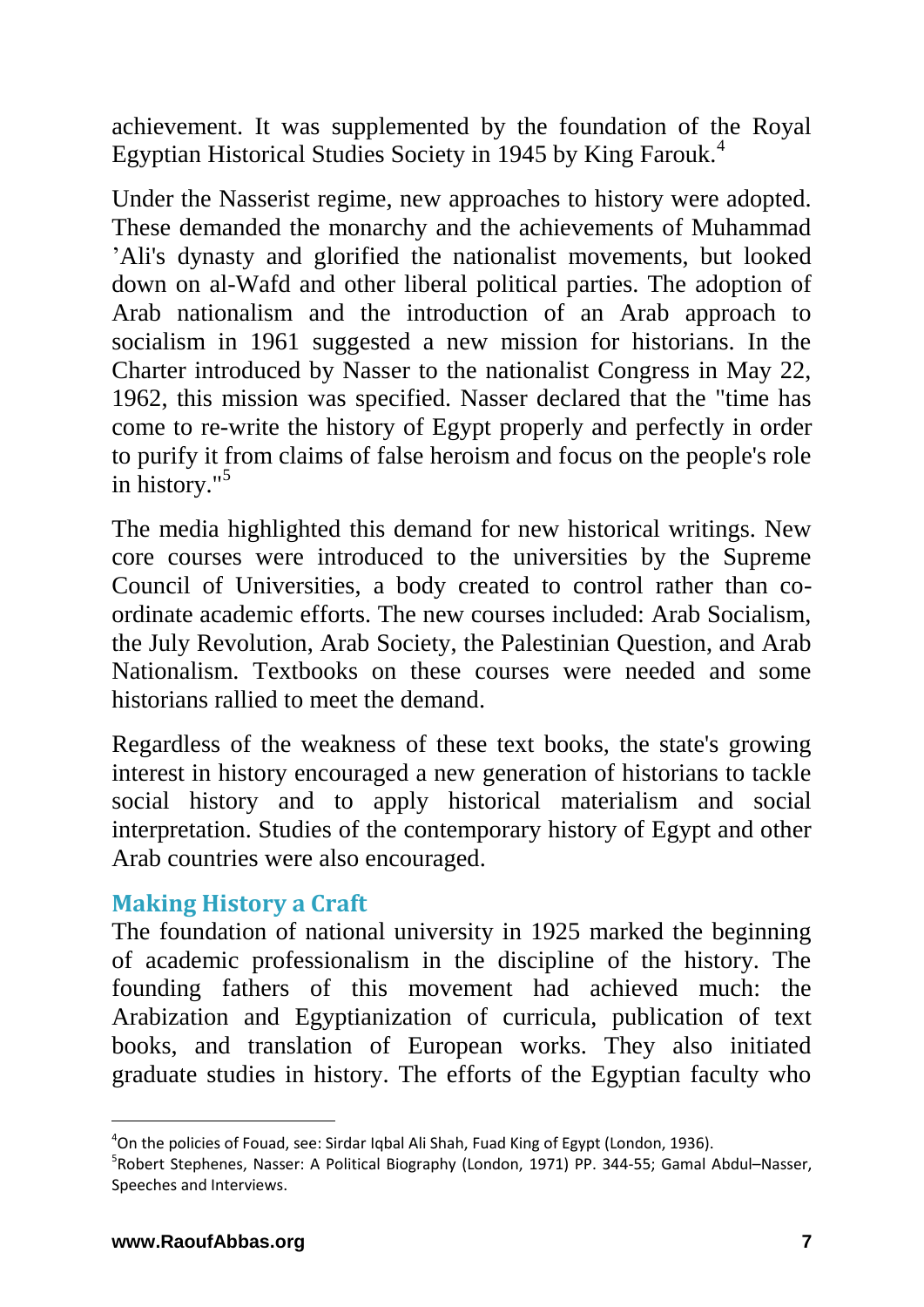joined the department of history in the late 1920s were supplemented by those of their colleagues who joined the faculty in the late 1930s. The latter were the first graduates of the history department who were sent to Liverpool and London to earn Ph.D.'s.

The significant achievement of these founding fathers was graduate studies. The hard task of training students in various fields of the discipline made available a number of cadres for history departments in Cairo University and two other universities founded later. Most of the faculty of history in Farouk University (Alexandria University) earned graduate degrees at Cairo University. The department of history at Ibrahim University ('Ain Shams University) came from Cairo University. The first deans of the faculties of Arts in Alexandria and 'Ain Shams universities were professors of history in Cairo university: Abdel-hamid al-'Abbadi in Alexandria and Ibrahim Nushi in 'Ain Shams.

The achievements of the founding fathers in graduate studies forged the hard core of history as a craft in Egypt that covered the ancient, medieval and modern periods.<sup>6</sup>

**a) Ancient History**. In the field of ancient history, there is a division of labour between archaeologist and historians; history of the Pharaonic period was tackled by Egyptologist, while the Hellenistic period was attended by historians. Hence, graduate studies in Egyptology were handled by the department of Archaeology while graduate studies of the Hellenistic period were offered by the department of history. This does not mean that Egyptologist did not make contributions to historiography--most of the valuable works published in Arabic on the Pharaonic period are done by Ahmed Badawi, Ahmed Fakhri, Abdel-Mun'im Abu-Bakr, Salim Hassan, Abdel-'Aziz Salih and Nagib Mikhael—but their achievements in graduate studies were in Archaeology.

<sup>6</sup> Al-Majala al-Tarikhiyya al-Misriyya (The Egyptian historical review) journal of the Egyptian Historical Studies Society published a bibliography of M. A. and Ph. D. theses in history from the beginning of graduate studies at Cairo University to the mid 1970s, all information appearing here is based on this bibliography; see: Vols. 13, 1967, Vols. 16-28. 1969-75.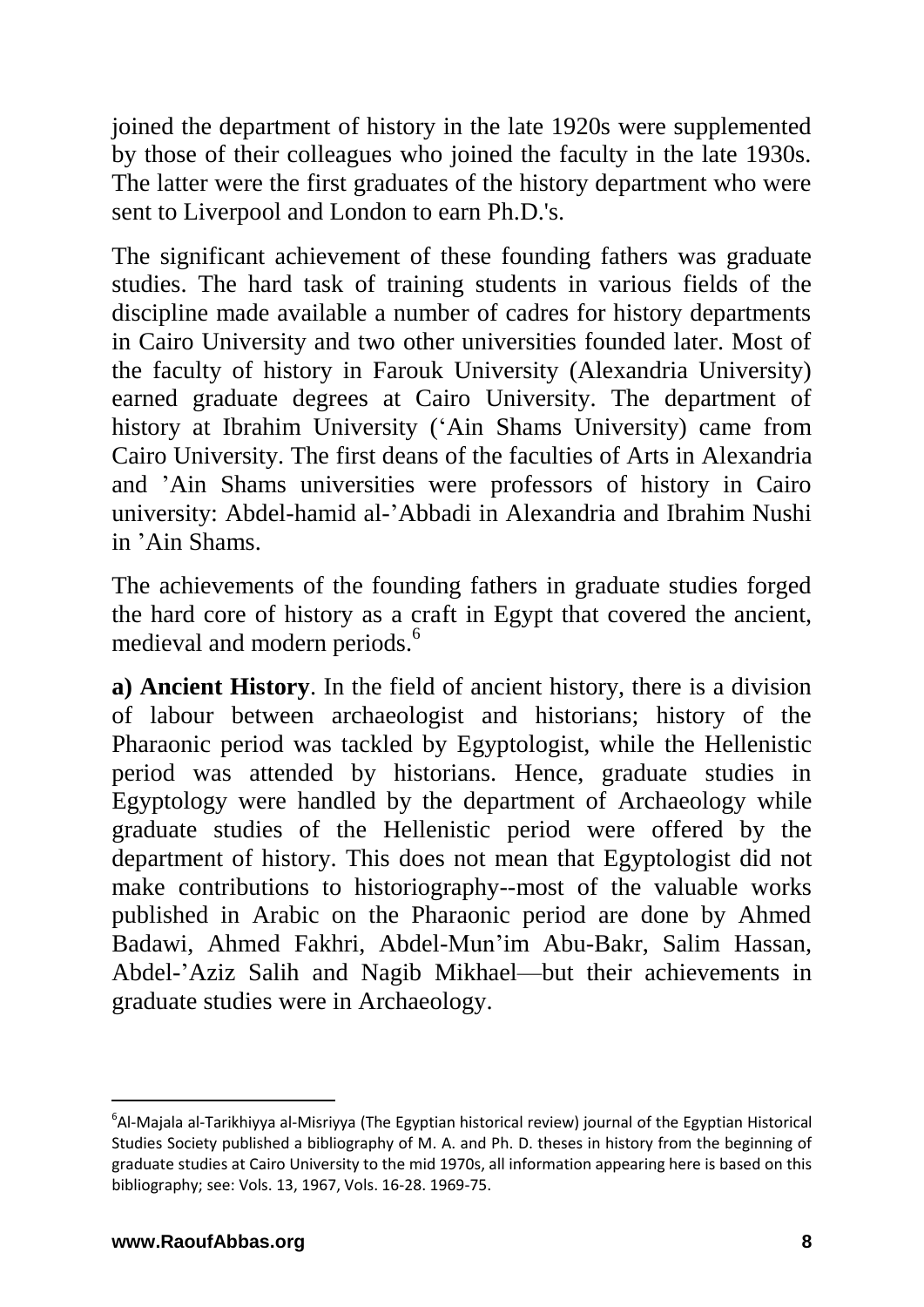Following division of labour, we focus here on the work of historians of the Hellenistic period and their contributions to graduate studies. Zaki 'Ali (born 1901), one of the founding fathers of the discipline, joined the faculty in 1928 after receiving his M. A. from the University of Liverpool. He published several papers in English on the Greek papyrus documents of the Ptolomys, and two works in Arabic on the Ptolomys. Zaki 'Ali trained one student; M. Abdel-Muhsin Khashab, who got his M.A. in 1935 and Ph.D. in 1947, with theses on the Greek numismatics in Egypt.

Ibrahim Nushi (born 1907) was more productive. He joined the faculty in 1938 after earning a Ph.D. from the University of London. His major four-volume work on the Ptolomys is a valuable reference. He also published a two-volume work on the Romans in addition to several papers in English in this area. In three decades, Nushi trained two students: M. 'Awwad Husayn, who wrote his M. A. (1941) and Ph.D. (1947) on the domestic policies of the Ptolomys and Farouk al-Qadi, who wrote his M. A. (1965) on the Decline of the Hellenistic States of the Eastern Mediterranean. The first became a professor at Alexandria University. The second is a professor at 'Ain Shams University. In the last two decades (1980s-1990s) Nushi trained about ten students in the history of Egypt under the Ptolomys, with a special interest in economic and social developments.

There are limited efforts graduate studies focusing on the Hellenistic period. These are primarily associated with Abdel-Latif Ahmad 'Ali and Sayed al-Nasiri, of Cairo University, and Lutfi Abdel-Wahab and Mustafa Al-'Abbadi, of Alexandria University. Limited enrolments in graduate studies of the Hellenistic period are due to the stiff prerequisites, such as background in classical literature archaeology.

**b) Medieval History**. The scarcity of achievement in the field of ancient history. Abdel-Hamid Al-'Abbadi (1891-1957), the founding father of medieval Islamic history, made a very limited contribution to graduate studies, but his contribution was of a good quality. He trained two students: Husayn Mu'nis (born 1911), who became a prominent historian of the Andalus, and Gamal Eddin al-Shayyal (1911-67), the highly respected scholar of Islamic history and professor at Alexandria University.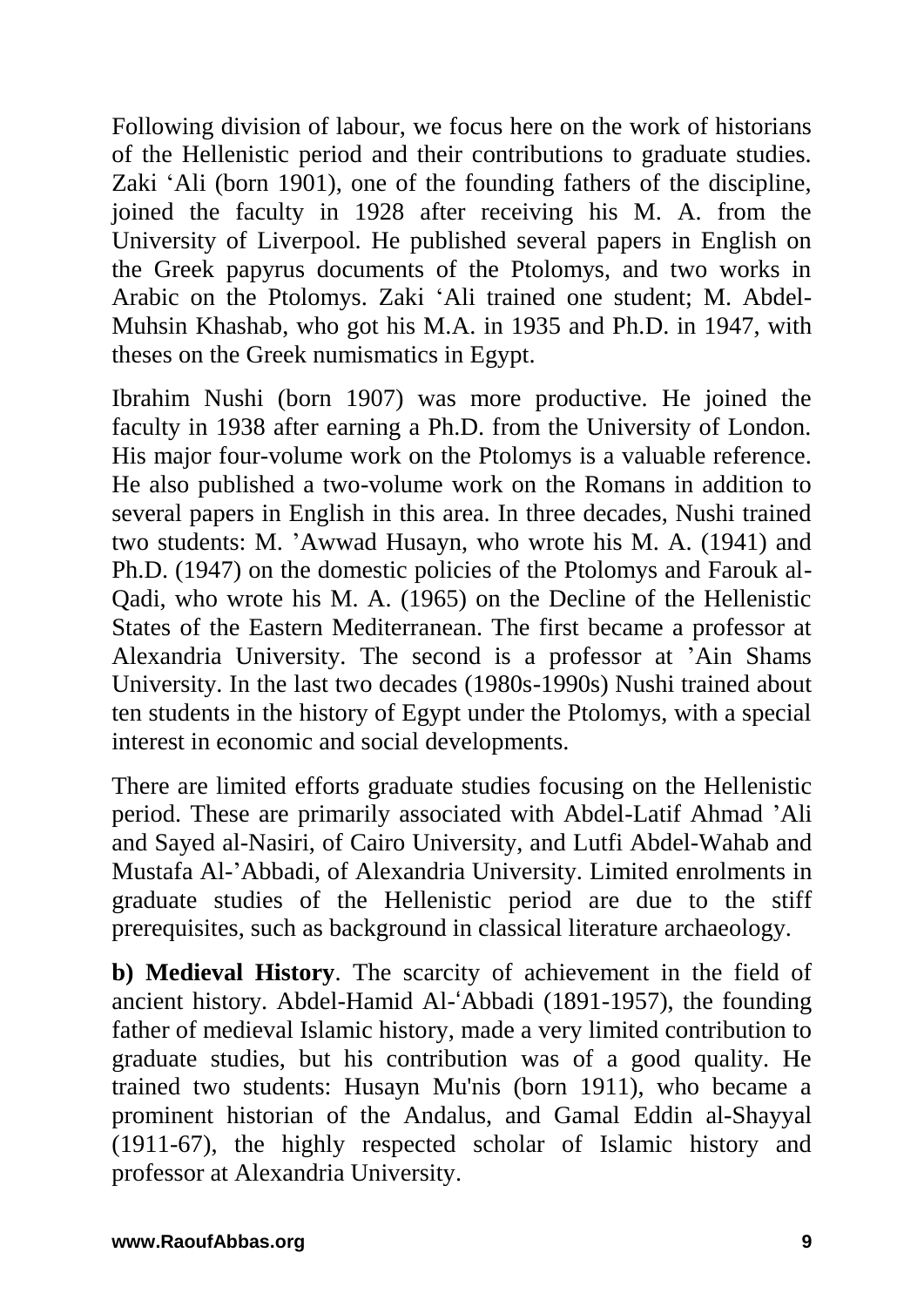Hassan Ibrahim Hassan (1892-1968) and Muhammad Mustafa Ziyada (1900-68) made significant contributions to studies of medieval Islamic history through their own works and those of their students.

Hassan was educated in the Higher School of Teachers, received a B.A. from the private Egyptian University (1919) and a Doctorate (1920). He then went to Liverpool for his Ph.D. He published a threevolume general history of Islam from the early beginnings of the Mongol invasion and the elimination of the 'Abbasids in 1258 using primary sources of medieval Muslim historians and the works of European orientalists. The work still serves as a test book and was reprinted ten times in four decades (1935-74). He also published a two-volume work on the Fatimids in addition to a number of papers and translations.

Hassan's outstanding achievement was in graduate studies. Influenced by the political environment and intellectual debates over the Caliphate in the 1920s and 1930s, he directed his students to study topics on Islamic Egypt. Among his students, Sayyida Al-Kashif (born 1920) studied the early period of Islam in Egypt, the Tulunids and Ikhshids. Her works are valuable references on the subject. M. Gamal Eddin Surur (1917-93) studied the Fatimids, succeeded his professor in the chair at Cairo University and trained most of the faculty of Egyptian and Arab universities on the history of 'Abbasids and Fatimids. Rashid Al-Barrawi, the well-known economic historian who showed an interest in socialism and Marxism in the mid 1940s was also a student of Hassan. He wrote his Ph.D. thesis on the Economic Development of Egypt under the Fatimids and occupied the chair of economic history at the Faculty of Commerce in Cairo University. Hassan Ahmad Mahmud (born 1916), professor at Cairo University, studied under Hassan and focused on Islam in the Maghrib and West Africa. He trained a number of students in this area, among them Mahmud Isma'il of 'Ain Shams University.

It seems that Hassan Ibrahim Hassan followed a division of labour by directing his students to specialize in certain areas focusing on medieval Islam in Egypt from the Arab conquest to the end of the Mamluks, giving less attention to the Abbasids and Andalus.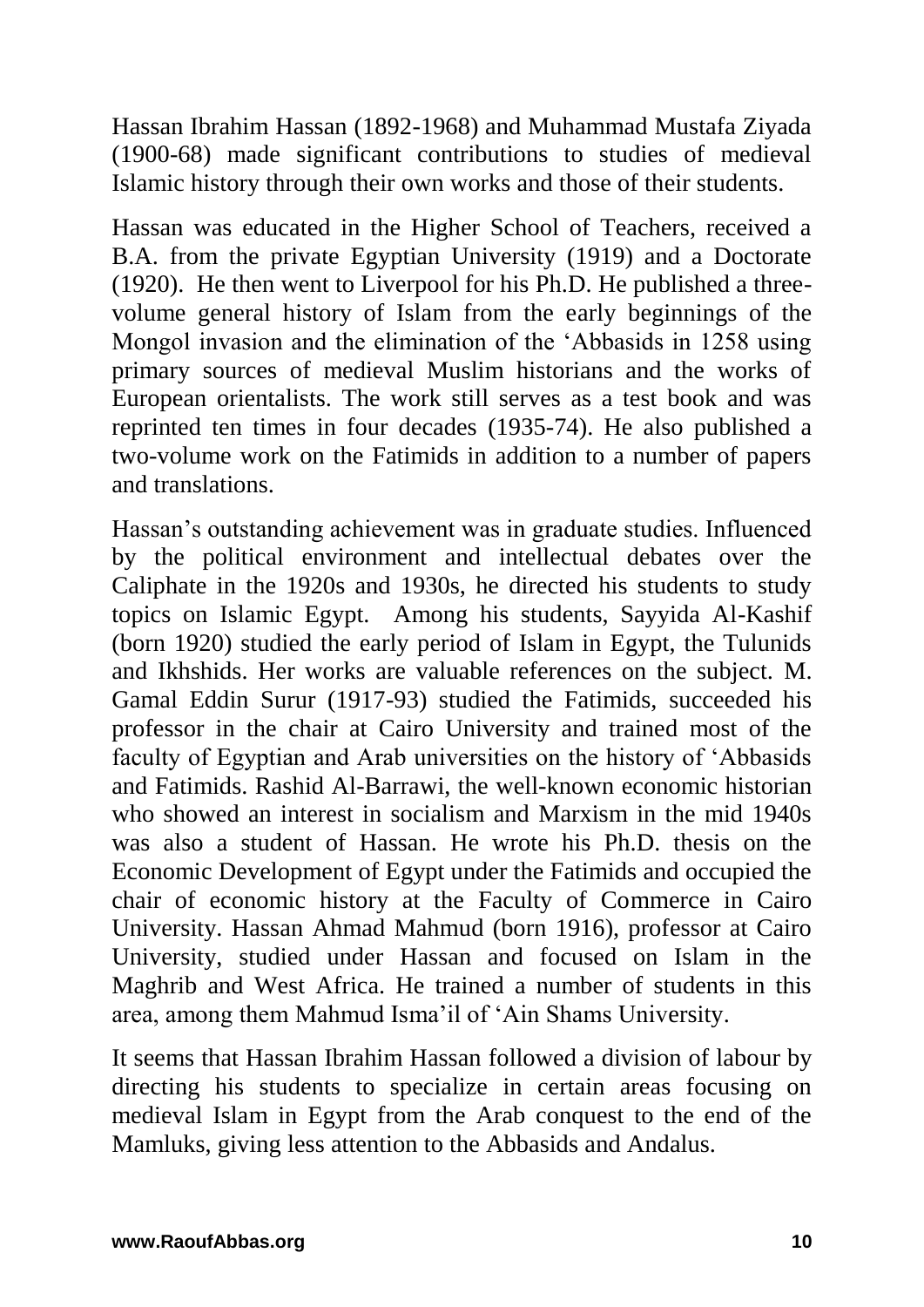M. Mustafa Ziyada made a remarkable contribution to the study of medieval Islam in Egypt but focused on the Ayyubids and Mamluks. He earned his Ph.D. from Liverpool University with a thesis on the foreign relations of Egypt in the fifteenth century (1930). His publications in English include: *Egypt and the Crusades* (1942), and the *Egyptian in the Cyprus* (1943). His Arabic publications include: *The Military Efforts of the Mamluks in Rhodes* (1949), *The End of the Mamluks* (1951), *The Crusade of Louis IX* (1951), and *Egyptian Historiography in the Fifteenth Century* (1949). Ziyada translated some books on the history of medieval Europe and Pioneered editing the works of medieval Muslim historians. The great historian al-Maqrizi captured his interest. Ziyada edited al-Maqrizi's *al-Suluk* and published the first the first two volumes in six parts (1934-58). The work was completed after Ziyada's death by his student Sa'id 'Ashour. Ziyada also edited *Ighathat al-Umma*, another work of al-Maqrizi. He is considered to be a master of the art of editing. His tradition has been followed by two of his eminent students: Sa'id 'Ashour and Hassan Habashi. They edited and published a number of primary sources and trained a generation of students.<sup>7</sup>

Ziayda directed his graduate students to study the history of Egypt under the Ayyubids and Mamluks, focusing on foreign relations, and Islamic institutions. One his students, Sa'id 'Ashour (born 1921), succeeded him in Mamluks, Most of these are now working at Egyptian and Arab universities. Among them are Qasim Abdu Qasim, of Zagazig University, and 'Adil Zaytun, of Damascus University.

Ziyada's second student was al-Baz al-'Arini, who wrote on the Ayyubids and the Crusades. His contribution to graduate studies is limited. Hassanien Rabie' was trained by him and wrote his M. A. thesis of the financial system of Egypt under the Ayyubids under al- 'Arini's guidance.

Hassan Habashi was the third eminent student of Ziyada. He obtained his M. A. with a thesis on the history of the Crusades. Habashi produced several works on the Crusades, edited some primary

<sup>&</sup>lt;sup>7</sup>Speech by Sa'id 'Ashour in the Memory of M. M. Ziayda, The Egyptian Historical Review, Vol. 13, 1967, vols. 16-28, 1969-75.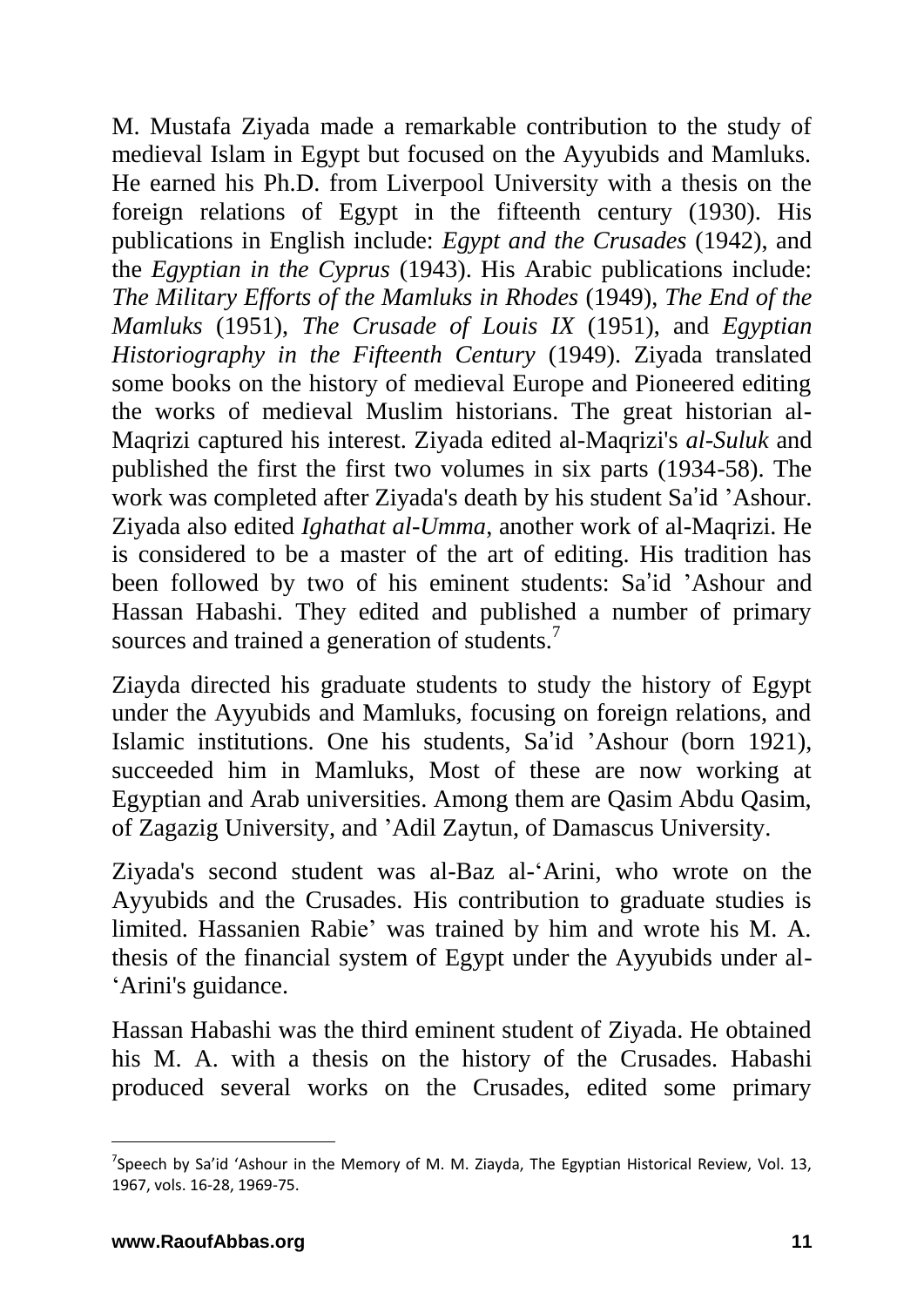sources, and translated books related to this area of academic interest. He trained a number of students at Ain Shams University.

We cannot conclude a survey of academic work on medieval history without mentioning 'Aziz Suryal 'Attiya (1898-1988). He started his career at Cairo University, where he shared the burden of forging a discipline. He was the founder of studies on medieval history at Alexandria University, where he stayed for almost a decade before immigrating to the US in the mid-1950s to purpose a prominent career as a scholar of medieval Islam. Most of his works are published in English but his interpretation reflects an Egyptian identity. Despite his relative short career in Egypt, 'Aziz Suryal 'Attiya made a significant contribution to graduate studies at Alexandria University. He trained two remarkable students: Joseph Nasim Youssef, who became professor of medieval history at Alexandria, and Subhi Yanni Labib, who contributed to the study of the social and economic history of medieval Islam in German universities and earned a reputation among western scholars.

**c) Modern History**. As the founding fathers of medieval history in Egypt focused on the Islamic heritage of Egypt, the founder of studies of modern history highlighted a different aspect of Egypt.

Muhammad Shafik Ghorbal (1894-1961) initiated this trend in Egyptian historiography. He shared with his colleagues a common educational background. He was a graduate of the Higher School of Teachers (1915), held a B. A. in history from Liverpool University (1919), and an M. A. from London University (1925), where he was trained by Arnold Toynbee. He was appointed associate professor of modern history at Cairo University (1929) and became the first Egyptian to hold the chair after the retirement of the British historian A. J. Grant (1936). Unlike Hassan, Ziyada, Attiya, and Nushi, Ghorbal produced few publications. His masterpiece is *The Beginning of the Egyptian Question* and *The Rise of Muhammad 'Ali* (London, 1928). He also published two monographs on Muhammad 'Ali (1944) and the making of modern Egypt (1955), and two papers. His style of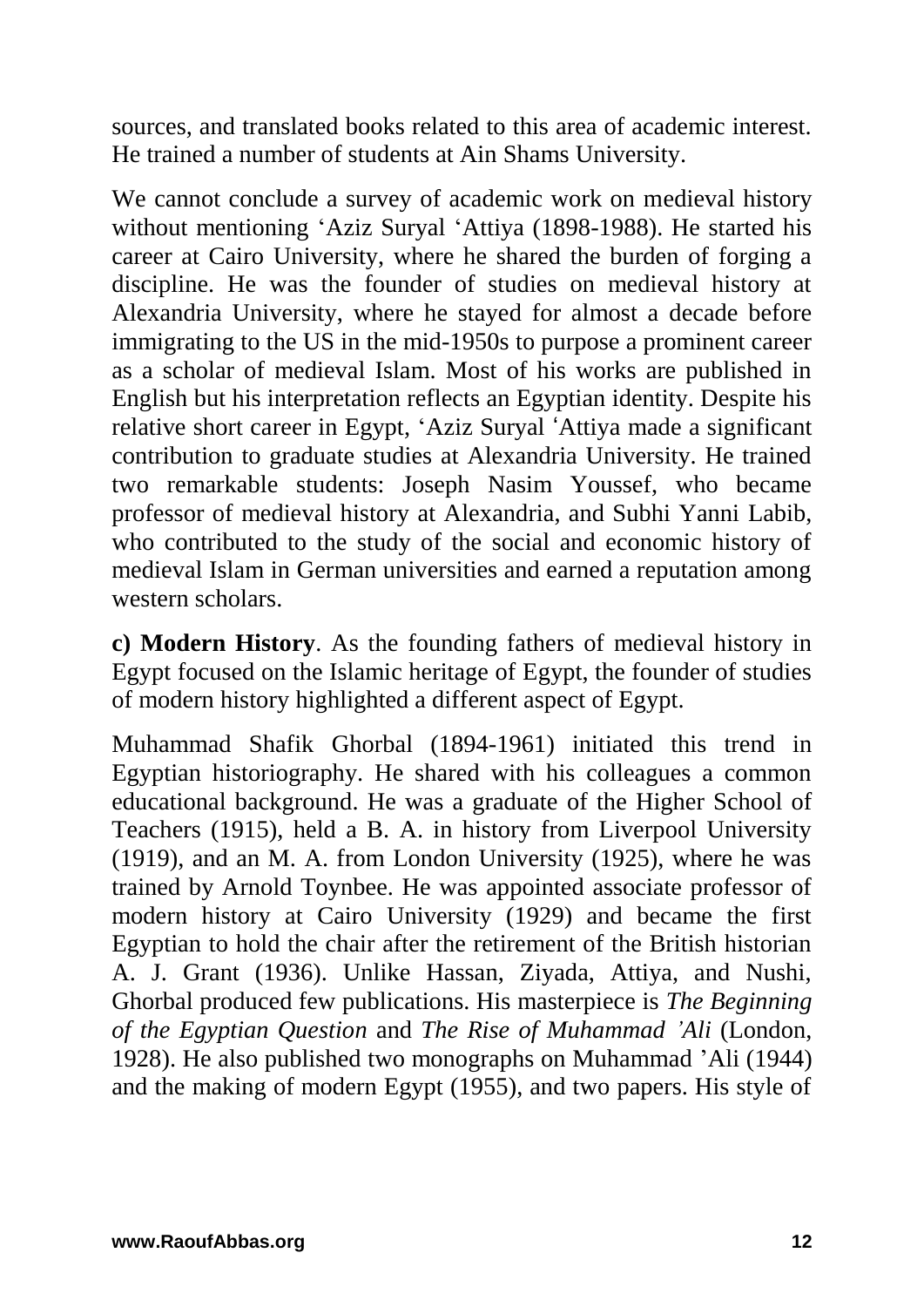writing and interpretation made these works models of modern historiography.<sup>8</sup>

Taking advantage of royal interest in the re-writing of Egypt's modern history, Ghorbal initiated a new trend by trying to balance the works of European historians on the subject and encouraging graduate students to study major nineteenth century developments in Egypt by examining documents in the Royal Historical Archives. Some of his students became remarkable historians. Among these were Ahmad 'Ezzat Abdel-Karim (1909-80), who wrote on the history of education and established the discipline at 'Ain Shams University, Abul-Futuh Radwan, founder of the Faculty of Education, Ahmad al-Hitta, the economic historians, Hassan 'Uthman, who introduced Dante to an Arab audience, Rif' at Ramadan, who tackled subjects related to Ottoman Egypt, and Ibrahim' Abdu, the founder of the Journalism Department at Cairo University.

In addition to his achievements in Arabizing the history curriculum at Cairo University and training cadres, Ghorbal was a talented academic organizer. The Royal Historical studies Society, founded in 1945 under the auspices of King Farouk, was Ghorbal's creation. In his capacity as under-secretary of the Ministry of Education in the 1940s, he could send students to be trained at British and French universities. Among those sent in the post-war years were scholars who subsequently contributed to the development of the discipline in Cairo, 'Ain Shams, and Alexandria universities: Ahmad Abdel-Rahim Mostafa, Hassan Habashi, Muhammad Anis, al-'Abbadi, Sa'ad Zaghlul Abdel-Hamid, Sayyid Abdel-Hamid, Sayyid Abdel-'Aziz Salim, and Galal Yehia.<sup>9</sup>

Ghorbal's achievements and influence overshadowed the work of two other colleagues who started their careers at the time: Muhammad Rif'at (1893-1985) and Muhammad Sabri (1894-1978). Rif'at, like

<sup>&</sup>lt;sup>8</sup>Speeches given on the Memory of Ghorbal, op. cit., Vol. 11, 1963.

<sup>&</sup>lt;sup>9</sup>For details on historiography of modern and contemporary Egypt, see: Gumay'i, Abdel-Mun'im, Ittijahat al-Kitaba al-Tarikhiyya fi Tarikh Misr al-Hadith wal-Mu'asir (Trends of Historical writings on Modern and contemporary Egypt) (Cairo, 1994); Meijer, Roel, "Contemporary Egyptian Historians of the Period 1936-52: A Study of its Scientific and Political Character", M. A. thesis, University of Amsterdam, 1985.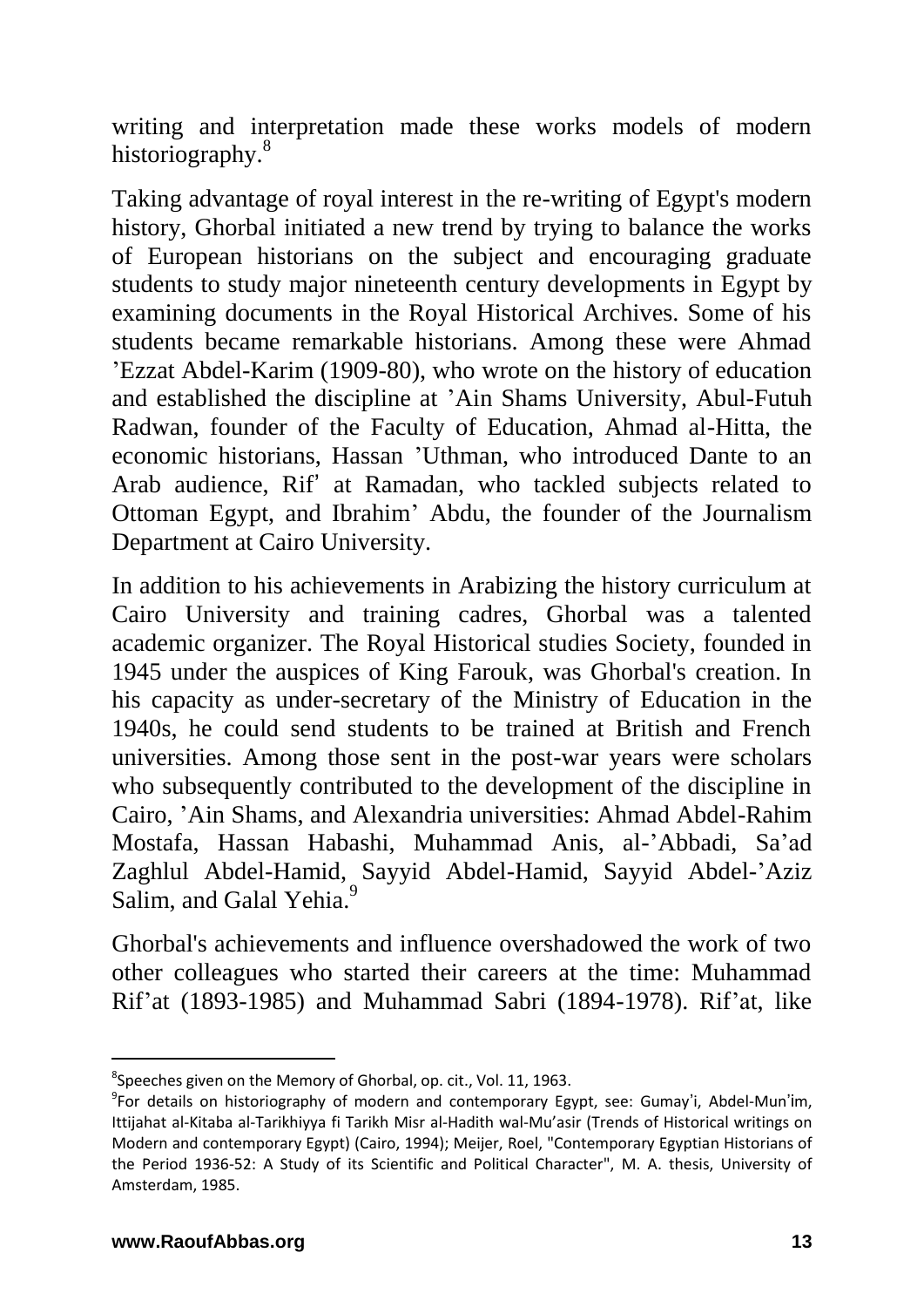Ghorbal, was educated at the Higher School to Teachers, held a B. A. in history from Liverpool University, and received his M. A. from that same university in 1924 under Charles Webster. His major work, The Awakening of Modern Egypt (London, 1947) covers political developments from Muhammad' Ali to the British Occupation. In his capacity as undersecretary of the Ministry of Education, he made a significant contribution to the Egyptianization of school system and wrote school text books on the modern history of Egypt.

Sabri was a man of a different caliber. After obtaining a baccalaureate in Egypt (1913), he was sent by his family to Paris to study in Sorbonne where he earned his B. A. and Doctorate in history. Pride in this background caused him to adopt the surname al-Sorboni. He became teacher of history at the Higher School of Teachers (1925) and then joined the faculty of Cairo University (1926). However, he could not get along with his colleagues and moved to the school of Dar al-'Ulum (1927). After a decade of teaching there, he held administrative assignments in the Ministry of Education and the Prime Minister's Office.

During his years in Paris, Sabri had taken part in the Egyptian nationalist activities and societies himself with the Wafd in 1919. His early works were published in Paris. *La Révolution Egyptienne* (1919) and *La Question Egyptienne* (in two volumes 1921-22) addressed European Opinion and expounded Egyptian nationalist aspiration. He wrote his Doctorate on *La Genèse de L'Espirit National Egyptien*  (Paris, 1924). In this work, Sabri sought to discover the roots of Egyptian nationalism in the movement of 'Ali Beg al-Kabir in the eighteenth century and trace the growth of the Egyptian national consciousness to the 'Urabi revolution (1881-82). In the 1930s, Sabri published two major works in French: *L'Empire Egyptien sous Mohamed' Ali et La Question d'Orient* 1811–41, and *L'Empire Egyptien sous Isma'il* 1863–79. These utilized the environmental determination approach. His works in Arabic also reflected this approach: *The Role of Egypt in East Africa* (1939), *The Sudanese Empire in the Nineteenth Century* (1947), and *The Suez Canal* (1958). His early departure from the university did not give him opportunity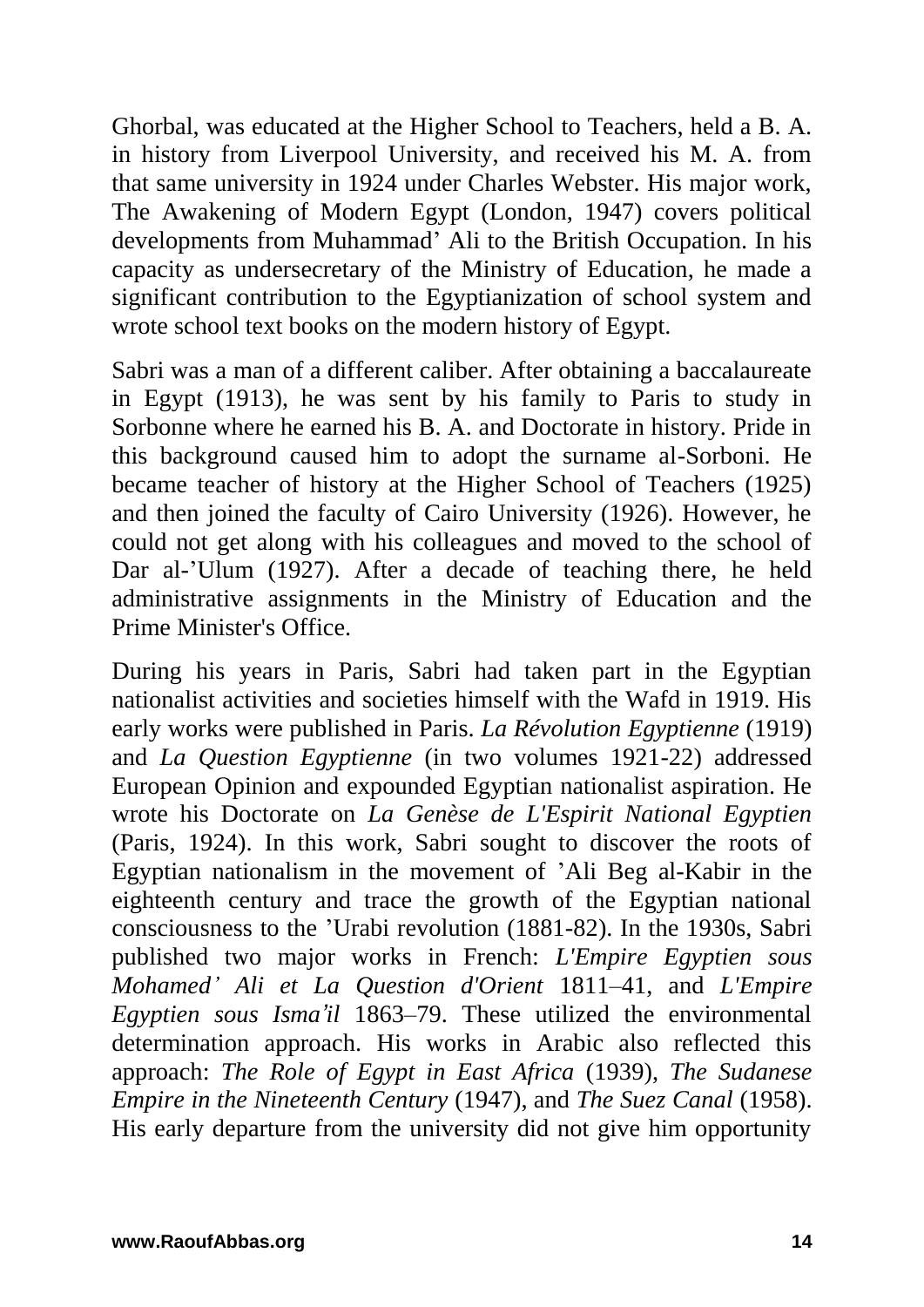to train graduate students, but his approach to the study of modern history of Egypt influenced a generation of scholars.

The achievements of the founding fathers were supplemented by the efforts of their students and disciples. Among these were Ahmed 'Ezzat Abdel-Karim, Muhammad Fuad Shokri, Muhammad Anis, and Ahmad Abdel-Rahim Mostafa.

Abdel-Karim was a devoted disciple of Ghorbal. He participated in the Arabization of textbooks at Cairo University and the Ministry of Education. His publications included a three-volume work on the history of education, several papers related to the modern history of the Arabs, an edited volume of al-Budayri's manuscript on the events of Damascus in the eighteenth century, and translation of histories of modern Europe. But Abdel-Karim's outstanding achievement was, like Ghorbal's, in the training of academic cadres. He founded the discipline at 'Ain Shams University. He directed his graduate students to explore the histories of the Ottomans and modern Arab countries. He also promoted interest in social history by encouraging students to tackle subjects related to the social history of modern Egypt. It is obvious that Egypt's political and intellectual development in the 1950s and 1960s was behind Abdel-Karim's interest in modern Arab history. He applied a division of labor by advising each of his students to focus on particular areas in this field. $^{10}$ 

Among the students of Abdel-Karim we find the names of outstanding scholars such as; Ahmad Abdel-Rahim Mostafa, historian of modern Egypt, Abdel-'Aziz Nawwar, who specializes in modern Iraq, Gamal Zakariyya Qasim, a student of the modern history of the Arabian/Persian Gulf, Yunan Labib Rizk, who focuses on modern Egypt and the Sudan, Raouf 'Abbas Hamed, who deals with the social history of modern Egypt, Abdel-Rahim Abdel-Rahman, of Ottoman Egypt. These disciples of Abdel-Karim in turn, trained a generation of students in their respective universities: 'Ain Shams, Cairo, and al-Azhar.

<sup>&</sup>lt;sup>10</sup>Ahmad 'Ezzat Abdel-Karim attracted attention of both Arab and Western scholars, see: Gumay'i, op. cit., PP. 80-81, 195–203; Guiseppe Contu, Ahmad 'Ezzat Abdel-Karim 1909–80, "Storico Arabo contemporaneo" in Studi Arabo–Islamic in onore di Roberto Rubinacci, Instituto Universitaro Orientale, Napoli, 1985, Vol. pp. 219-38.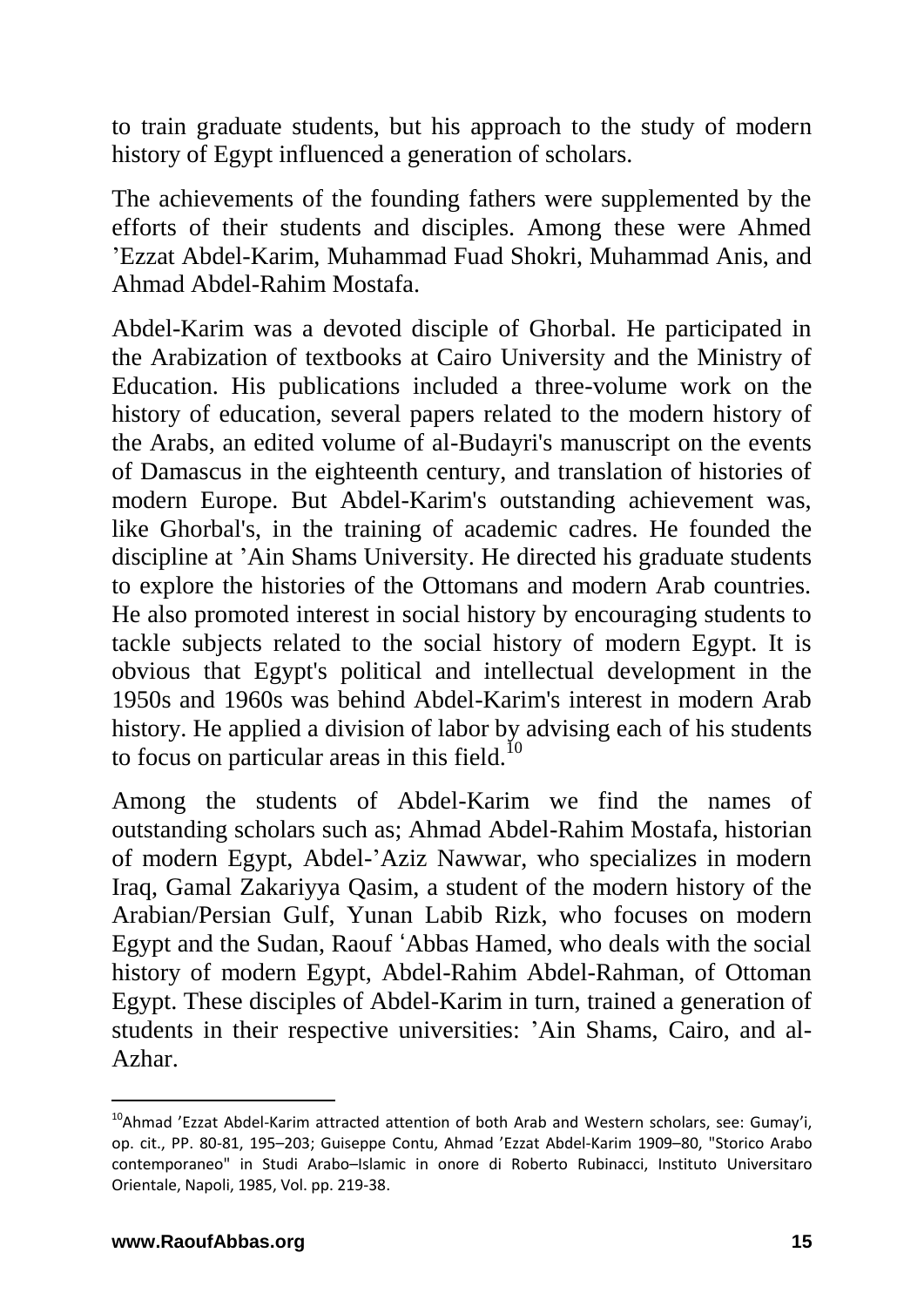Muhammad Fuad Shokri (1904–63) succeeded Ghorbal in Cairo University, earned his Ph.D. from Liverpool University (1935), joined the faculty in 1936 and became professor in 1952. He produced massive works on the history of Egypt in the early decades of the nineteenth century, the Sudan, and the making of modern Libya in addition to text books on the modern history of Europe. His contribution to graduate studies related to these areas and to East Africa. He had a particular interest in Ranke.

Muhammad Anis (1921-86) belonged to a younger generation of scholars coming from a different social and political background. He graduated from Cairo University (1943) and was sent to the University of Birmingham in England after World War II (1947). He earned his Ph.D. in 1950 and joined the faculty of Cairo University in 1951. Influenced by the developments of the postwar years, Anis focused his academic effort on the study of the nationalist movement in Egypt. He had a particular interest in primary sources; personal memories and private papers. He organized a press campaign at the beginning of the 1960s calling for the collection primary sources and the foundation of the center for studies on contemporary Egypt. This campaign resulted in the acquisition of memories and private papers of some nationalist leaders by the Egyptian National Archives (Dar al-Watha'iq al-Qawmiyya), and the establishment of the Center of Contemporary History of Egypt in 1964 as a department of the Minister of Culture. Anis served as director. In the field of graduate studies, Anis had his students study topics contemporary history of Egypt and Arab countries, the Palestinian Question, and social history. He stressed historical materialism as an interpretive framework. His best students in the area of contemporary history were Abdel-'Azim Ramadan,'Adil Ghunaim, and Latifa Salim. 'Ali Barakat was trained by Anis in the area of social history. Many others are influenced by his approach and consider themselves disciples of Anis. $11$ 

Ahmad Abdel-Rahim Mostafa (born 1925) was the first student of A. 'Ezzat Abdel-Karim, who supervised his M.A. at Cairo University. He was sent to London University in 1952, where he earned his Ph.D.

 $11$ Gumay'i, op. cit., pp. 213-26.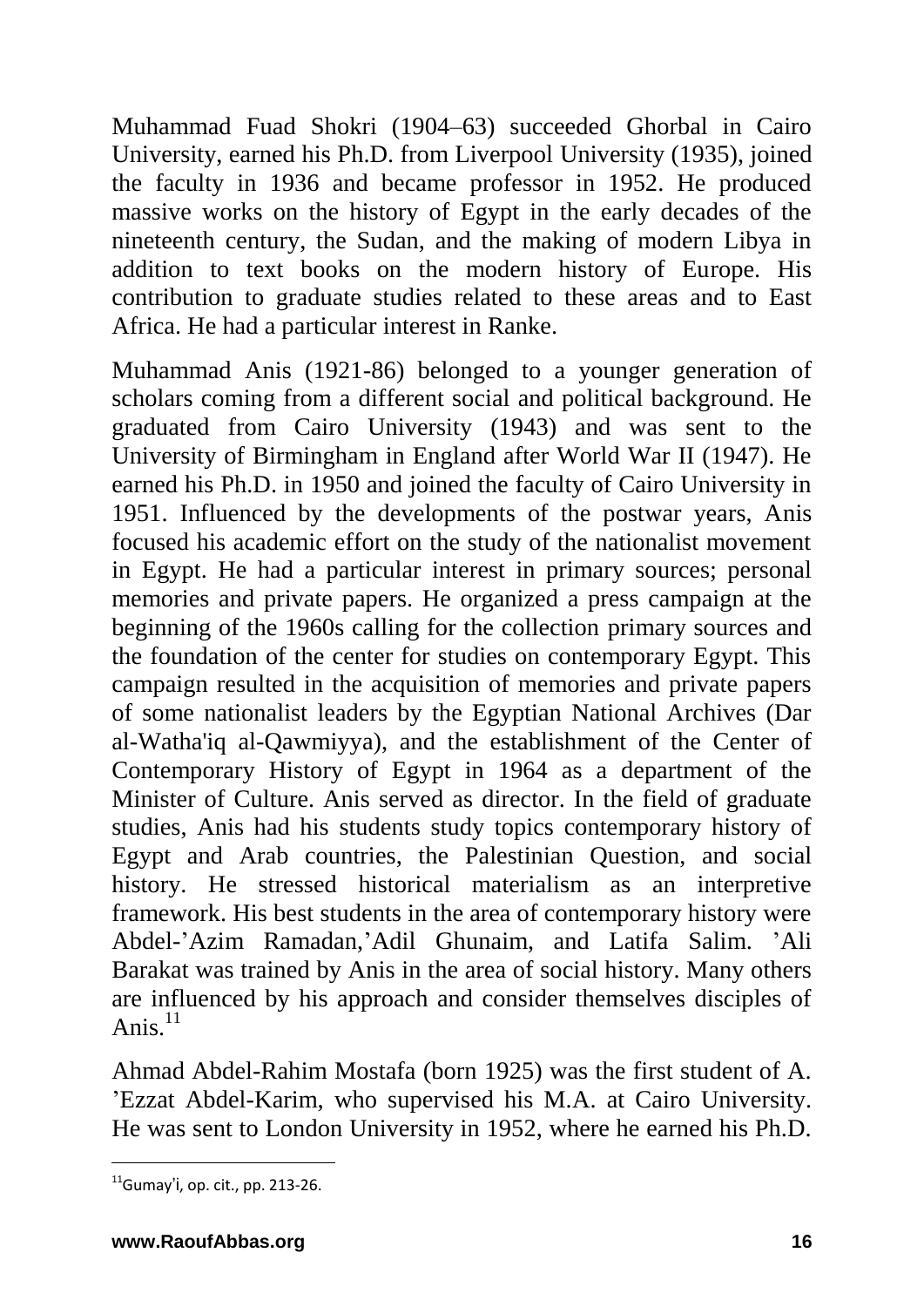under the British orientalist Harold Bowen (1956). He published several works on the political development of modern Egypt, focusing on the European penetration and the British Occupation. His style of writing, analysis, and liberal approach influenced a generation of 'Ain Shams students. His achievement in graduate studies relates to the contemporary history of Egypt with special emphasis on the role of political leadership. He shared Anis's interest in social history and directed his students to take up this area. He trained two outstanding scholars: Abdel-Khaliq Lashin and 'Asim al-Desouqi.

The achievements of the founding fathers of the study of modern history, and those of their disciples, show that they were more receptive to new approaches and ideas than their colleagues who focused on ancient and medieval history. The former were also more influenced by the political and social changes of the 1950s and 1960s. They shouldered the burden of training enough academic cadres for a growing number of universities in Egypt and other Arab countries.

#### **The Outsiders and Their Writings**

Besides the achievements of professional historians, a remarkable contribution to historiography has been made by a group of intellectuals who were not educated or trained to be historians but who nevertheless were interested in history. Some liberal intellectuals such as Taha Hussyn, Muhammad Hussayn Haykal, Mahmud' Abbas al-'Aqqad, Ahmad Amin, and 'Abdalla Inan published works in the interwar period that tried to re-interpret Islam and the Islamic historical heritage in the light of modern ideas put forth by European liberal thinkers. Some nationalist writers were attracted to history in order to discover the roots of modern Egypt. Among these can be cited Amin Sami, Abdel-Rahman al-Raf'i, and Tariq al-Bishri. Others were socialists and applied historical materialism in the study of Egyptian history. Among these can be listed Fawzi Girgis, Ibrahim 'Amir, Shuhdi Attiya al-Shaf'i, Lewis 'Awad and Rif'at al-Sa'id.

These writers produced valuable contributions that were based on primary sources and applied methods and styles used by professional historians. They gained recognition as basic works often cited by the professionals themselves.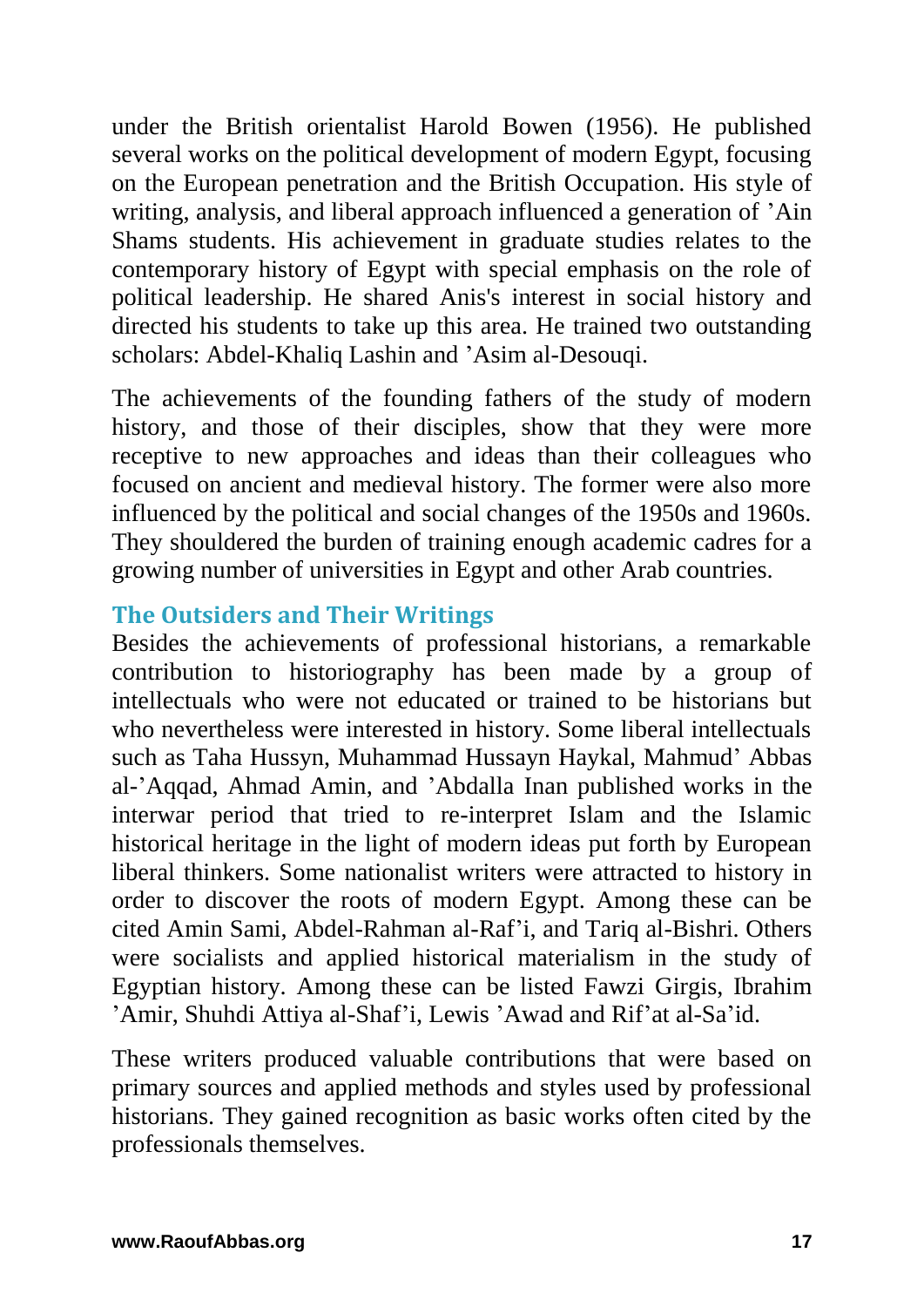**a) Liberals.** The historical writings of liberal Egyptian intellectuals came in response to a growing Muslim-oriented opposition to a nationalist orientation that was based on ancient cultural heritage and westernization. This Muslim-oriented trend was calling for Egyptian society to formulate its collective identity, culture and history on the basis of Islam rather than the West or the Pharaonic past. The leading liberal intellectuals sought to rationalize this trend by reinterpreting Islamic history.

Two voluminous biographies of Mohammed were written by Taha Husayn and M. Husayn Hykal. Both wrote on the area of Rashidun, but the work of Taha Husayn on the first Muslim civil war (al-Fitna al-Kubra) is of great significance as it shows how far politics went beyond the ethics and values of Islam. M. 'Abbas al-'Aqqad published biographies of great leaders of early Islam. Ahmed Amin spent two decades of his academic career writing a seven-volume work on the history of Arabic and Islamic intellectual heritage, an extensive study of the first four centuries of Islam. He also compiled biographical studies of modern Muslim reformers. M. 'Abdalla 'Inan, who started his intellectual career as an essayist advocating the idea of Egyptian nationalism, made it his lifetime concern to write books on the history of Islam and Muslim culture in the Andalus.<sup>12</sup>

**b) Nationalist**. The historical writings of the nationalist are different. They tried to explore characteristics of modern Egypt in the light of their political affiliation. Amin Sami was an exception. Being an educator, Amin Sami wrote on the history of education, his massive contribution to the study of history of modern Egypt is *Taqwim al-Nil* (the Nile Chronology), a five-volume work on nineteenth century Egypt with numerous citations from the Archives of 'Abdin. Amin Sami focused on various aspects of development up to the end of the 1870s and highlighted Egypt's qualities as modern state.

Abdel Rahman al Raf'i was a devoted nationalist politician, disciple of the nationalist leader Muhammad Farid, cadre of the Nationalist Party (al-Hizb al-Watani), and a well-known lawyer. His lifetime mission

 $12$ For details see: Nadav Safran, Egypt in Search of Political Community: An Analysis of the Intellectual and Political Evolution of Egypt, 1804-1952 (Cambridge, Mass., 1961); Charles Smith, Islam and the Search for Social Order in Modern Egypt (Albany, 1983).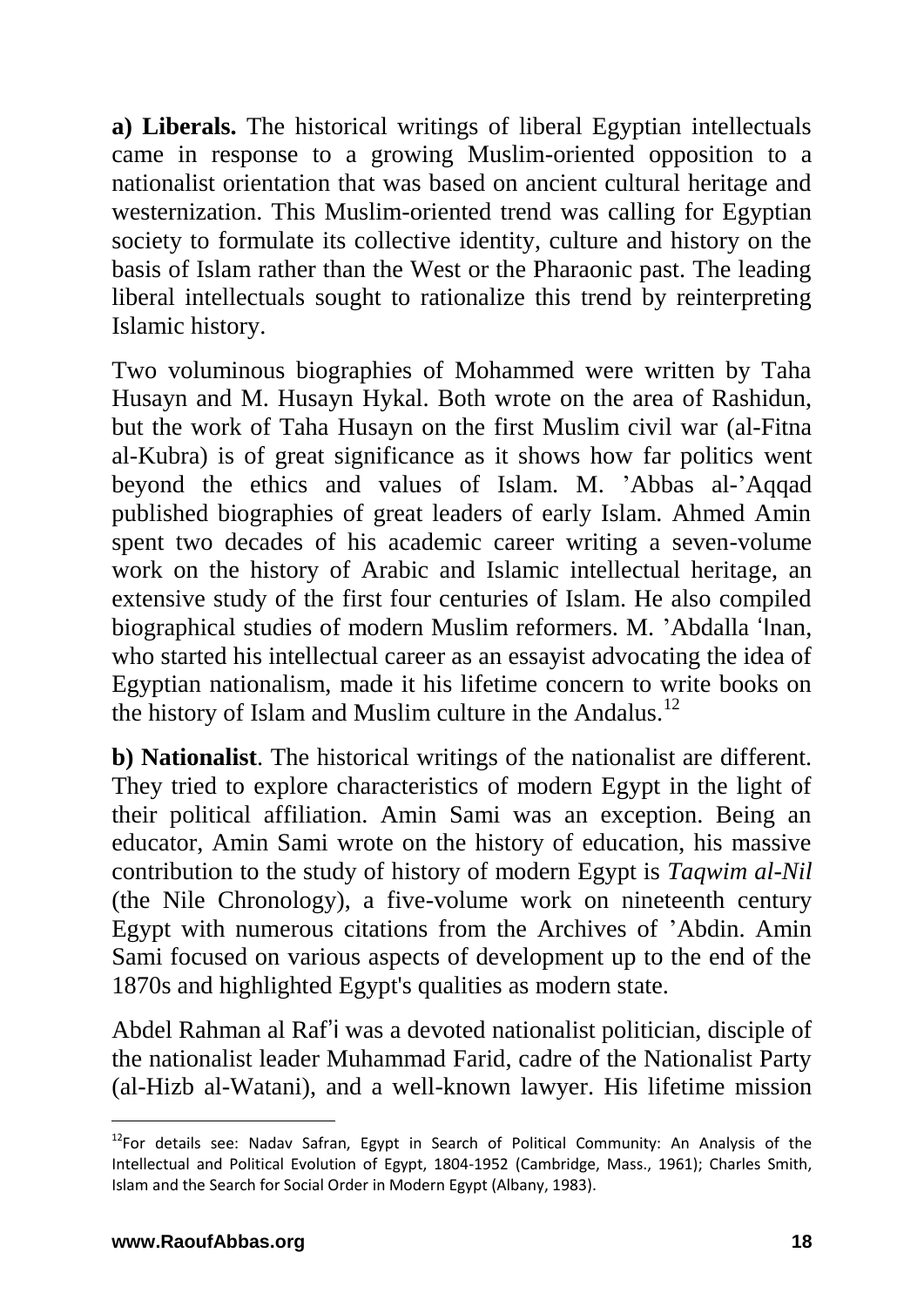was to write a history of the Egyptian nationalist movement to balance the works of the monarchist historians by presenting people's role in history. His fifteen-volume work covered historical events from the French Expedition of 1798-1801 to the end of 1950s. It was published over the course of three decades (1938-1959). He used available primary sources but did not have access to the Royal Historical Archives of 'Abdin. His analysis and interpretation reflect his political attitude, focusing on the role of nationalist elite in history, underestimating the 'Urabi revolution and the achievements of the Wafd Party. Al-Raf'i adopted a biased position towards his party (al-Hizb al-Watani) and reappraised political developments of contemporary Egypt within this trend.

Tarik al-Bishri shared al-Raf'i's educational background but had a different political orientation. He is influenced by the political environment of the last three decades (1960s-1990s). His major work, *The Political Movement in Egypt: 1945-52* (Cairo, 1972), reflects the political discourses of the 1960s and the influence of a social approach to his analysis and interpretation. His second significant work, *Copts and Muslims within the Framework of National Community* (Cairo, 1980), marks a turning point in his political orientation and advocate the need for reinterpreting history in the light of the Muslim cultural heritage.<sup>13</sup>

**c) Socialists**. Ever since the 1940s socialism has attracted Egyptian intellectuals who, seeking solutions to the country's social and political problems, found in it an appealing intellectual avenue.

By the mid-1950s, three communist activities published works on Egypt's history using Marxist interpretation. Fawzi Girgis surveyed the history of Egypt after the Mamluks, trying hard to emphasize class conflict as means for change. Shuhdi Attiya al-Shaf'i wrote on the Egyptian nationalist movement within the Leninist concept of imperialism. Ibrahim' Amir followed the same tradition in his work on the Egyptian nationalist revolution and his work on land tenure and the peasantry in Egypt. These three writers adopted a selective

<sup>&</sup>lt;sup>13</sup>See: Hamada Isma'il, Abdel-Rahman al-Raf'i wa Sina'at-Tarikh fi Misr (Abdel-Rahman al-Raf'i and the making of history of Egypt) (Cairo, 1990).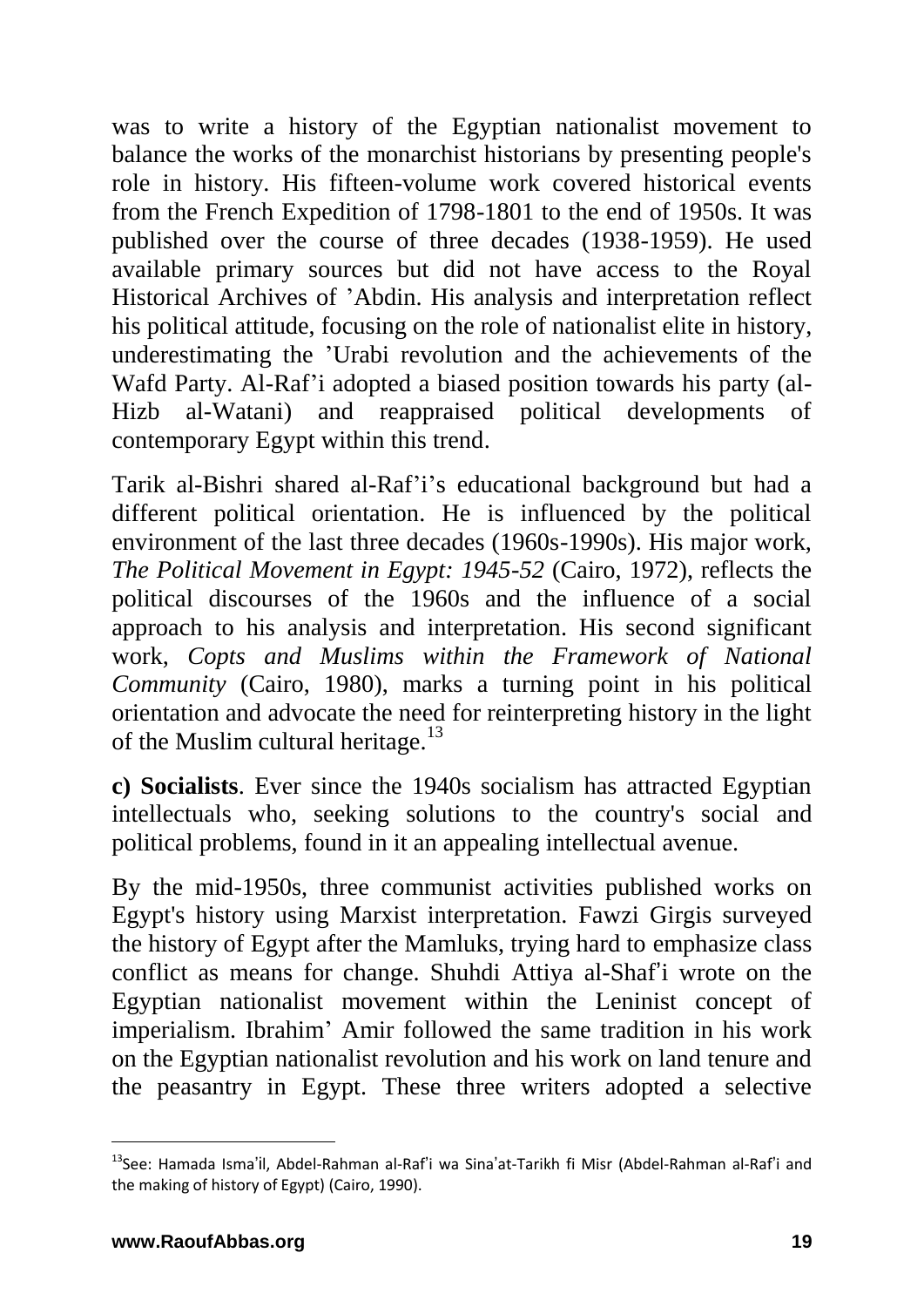approach and tried hard to cast history of Egypt in a Marxist mold. Their works served as models of socialist interpretation of history and encouraged some professional historians, including Muhammad Anis young historians of the 1960s, to adopt this method.

Lewis 'Awad, the acclaimed scholar and man of letters, made a remarkable contribution to the history of modern Egyptian thought. In a three-volume work published between 1980 and 1986, 'Awad looked at trends of thought in the last three decades of the nineteenth century and the first two decades of the twentieth century. He approached his subject within a Marxist framework focusing on the dialectic relation between infra and super structure in society.

Rif'at al-Sa'id published six works on the history of communist organizations in Egypt from the early beginnings of the movement to the mid-1960s. He used primary sources and oral testimonies of communist activities. He exhibited a favorable bias toward the Democratic Movement of National Liberation (HADITU), to which he belonged, but his works gave a new dimension to the studies on the contemporary history of Egypt.<sup>14</sup>

#### **Subject Matter**

The subject matter of Egyptian historiography in the twentieth century mirrored Egypt's political and intellectual environment: the rise of nationalism, the reaction of Muslim-oriented political movements, imperialism, the Question of Palestine, Arab nationalism, and the debate on the issue of development—capitalist versus socialist.

In the interwar period, the works of Egyptian historians reflected a crisis of identity. Being liberals and supporters of Egyptian national orientation, the founding fathers of modern Egyptian historiography emphasized the argument the Egypt's history provided an essential unifying base. Historical writings focused on one idea, but no attempt was made to coordinate or integrate the efforts of specialist of different historical periods.

We can trace the influence of environmental determinism, which argues that both geographical location and natural resources shaped

 $14$ Works of al-Bishri and al-Sa'id are discussed by Raol Meijer in details. See: footnote 9 above.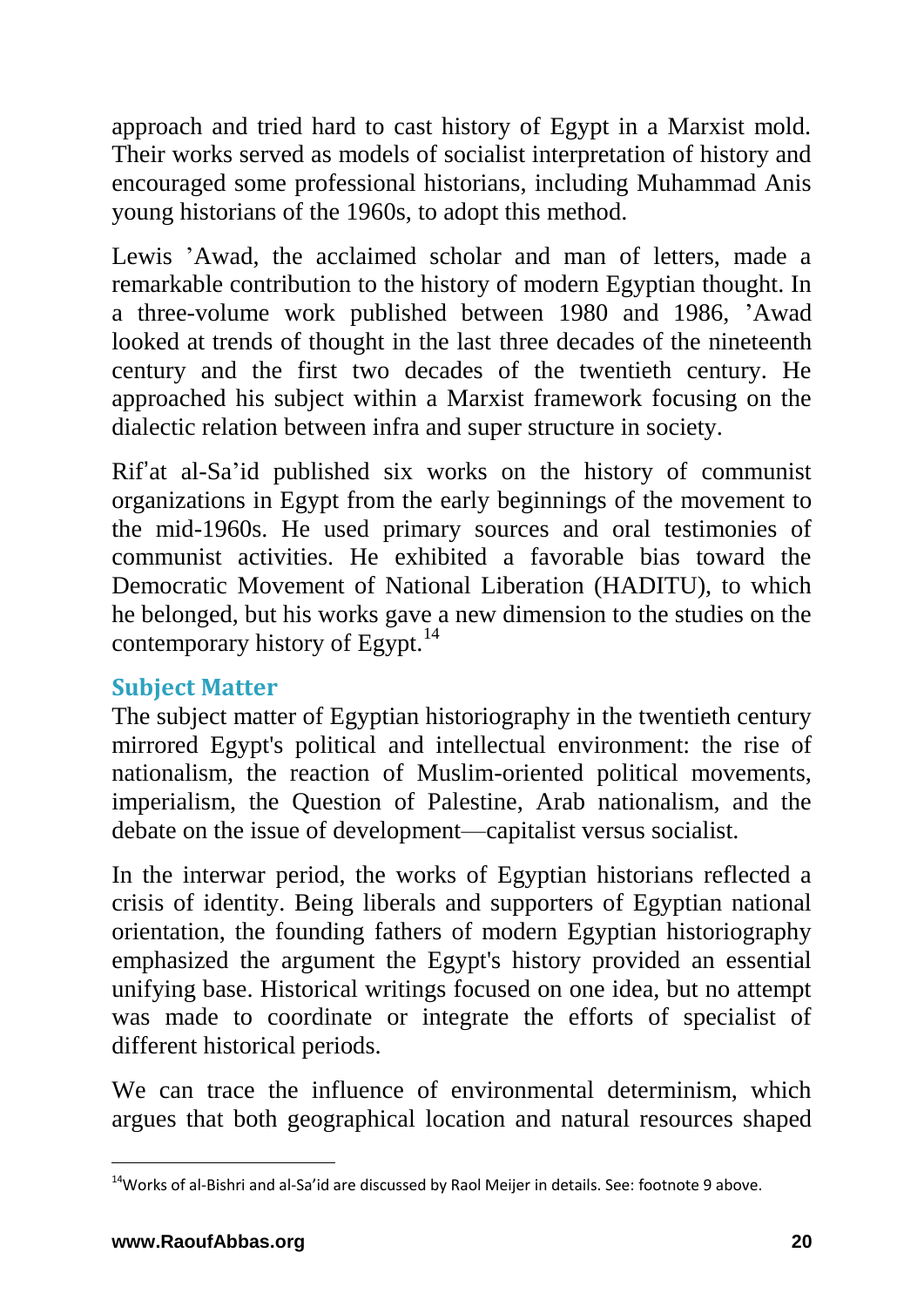the history of Egypt and gave it assimilative properties. It further asserts the unity of Egyptian history. This is obvious in the works of the founding fathers and those of their disciples in the decades falling between 1920s and 1950s.

Periods in which Egypt was reduced to the level of a province of an empire are overlooked or given little attention. Such neglect has generally befallen the Romance and Byzantine periods, early decades of Muslim Empire, and the centuries of Ottoman rule. Nevertheless, a limited number of works on these periods can be found, including works on Coptic culture. Significant attention has been paid to periods in which Egypt achieved de facto independence, such as under the Tulundis, Ikhshids, Fatimids, and Mamluks. Periods which witnessed tendencies toward independence, as those of 'Ali Beq al-Kabir in the eighteenth century and Mohammed' Ali in the nineteenth, have also been stressed. Even studies of Islamic civilization highlighted the contribution of Egypt in various aspects.

After World War II, diversity of subject matter reflected the political and intellectual developments of the decades between the 1940s and the 1960s. Growing interest in economic and social history could be seen in graduate studies regardless of the methods used. Interest in the struggle for independence and the Palestinian Question were reflected in studies of Andalus, the Crusades, European imperialism, movements of national liberation, and the movement of Arab nationalism. As the Sudan was considered an integral part of Egypt up to the conclusion of the Anglo-Egyptian Agreement of 1953, it captured the attention of Egyptian historians. An Institute of Sudanese Studies was founded by Cairo University in 1947 to promote this academic interest. In 1954, it was turned into an Institute of African Studies to denote a new dimension in both political and intellectual interests.

Editing and publication primary sources constituted a good part of scholarly effort. Some scholars encouraged students to do graduate these by editing and analyzing a primary source. Limited efforts were made to edit and publish papyrus documents from ancient and medieval Egypt. However, most work in this area was done on medieval and Ottoman manuscripts. Some memories and diaries of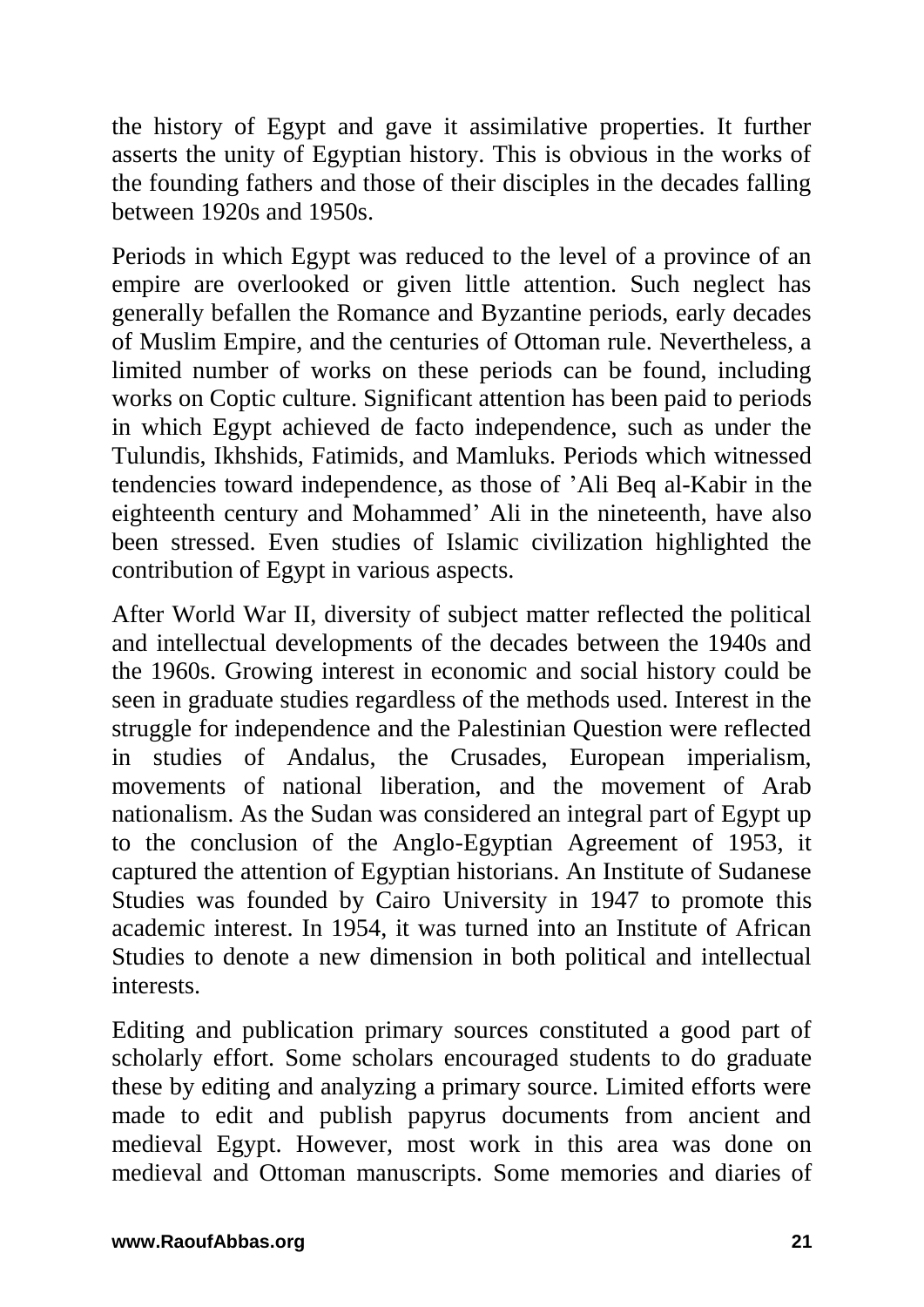politicians and leaders of the nationalist movement were also edited, studied and published in the last two decades.

### **Styles and Methods of Writing**

The founders of modern Egyptian historiography belonged to a unique intellectual generation whose formative years were the last decade of the nineteenth century and the first two decades of the twentieth century. They had a universal education in which their Arab Muslim cultural heritage had been belonged with European thought: Spencer's social evolutionism, Comet's positive theory, Mill's liberalism, Taine's environmental determinism. They were familiar with the writing of Carlyle, Guizot, Renan and Rousseau. Trained in the University of Liverpool, most of them were influenced by the school of Ranke, which dominated at that institution up to the 1930s. It was the work of the founding fathers to introduce European methods into Egyptian scholarship and apply them in their own writings.

The influence of Ranke's thought can be traced in most of their works as well as those of their students. These were marked by concern over documentation, careful investigation of evidence, and the reconstruction of historical events by comparison, analysis, and deduction. They were almost hesitant of forge syntheses and always very cautious in their conclusions. The work of Hassan Ibrahim Hassan, M. Mustafa Ziyada, Fuad Shukri, and two successive generations of their students reflect these characteristics in various degrees.

The idea of Arnold Toynbee and his concept of challenge and response were introduced by Ghorbal, who tried to interpret Muslim history as response to the challenge of the West, but who emphasized the role of the elite. For him, people of a given society are tools of change manipulated by leaders of genius. Ghorbal's style and method served as model of historical writings for his disciples and their students.

In the late 1940s, interest in the socialist interpretation of history was shown by a new generation of Egyptian historians. In 1947, Rashid al-Barrawi published a selection of Engles' writings on the socialist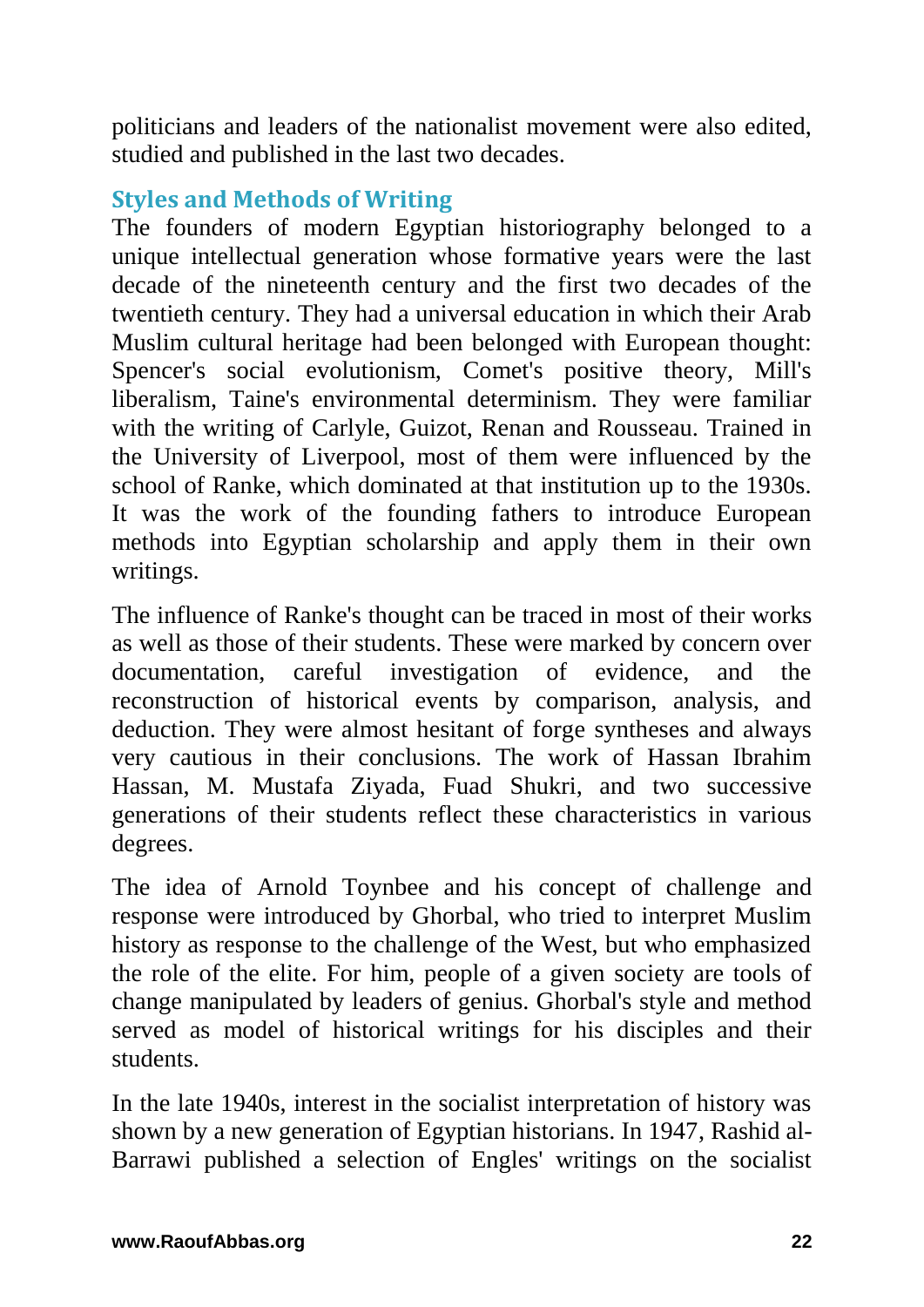interpretation of history with an introduction criticizing the attitude of Egyptian historians who overlook material factors in the historical process. He called for a new approach based on historical materialism. A few years later, the works of the three communist activities: Girgis, 'Amir and al-Shafe'i provided models of the application of this approach to the history of Egypt.

In the mid-1960s, Muhammad Anis published his work on the development of Egyptian society, applying historical materialism to his analysis and interpretation. Despite the shortcomings and generalization of Anis's work, a young generation of graduate students was fascinated by the new approach. Some young historians in the 1960s wrote M.A. and Ph.D. theses on Egypt's social history, utilizing historical materialism as a framework.

Extensive use of primary sources, both Egyptian and European, was common from the beginning of modern Egyptian historiography. In the 1960s, primary sources came to include: Shar'iah Court records, Waqf documents, periodicals, private papers and memories. In studies on contemporary history, oral testimonies of political activists are now also cautiously used to make up for the scarcity of documents.

## **Current Problems**

There are some problems that may adversely affect the future development of historiography in Egypt. These include shortcomings in the history curricula in Egyptian universities, lack of methodological training, absence of professional coordination, and the deterioration of conditions at the Public Archives. Such problems require corrective action if Egyptian historiography is to develop adequately.

**a) History Curricula.** History programs in Egyptian universities remain too limited. Typically, they fail to include exposure to such indispensable field as sociology, anthropology, economics, and political science. No courses on world history, cultural history, or the histories of Asia and the American are included. Graduate students have to make up for this by their own efforts.

**b) Methodological Training**. Egyptian historians very much depend on Western methodology. However, shortage of funds and financial